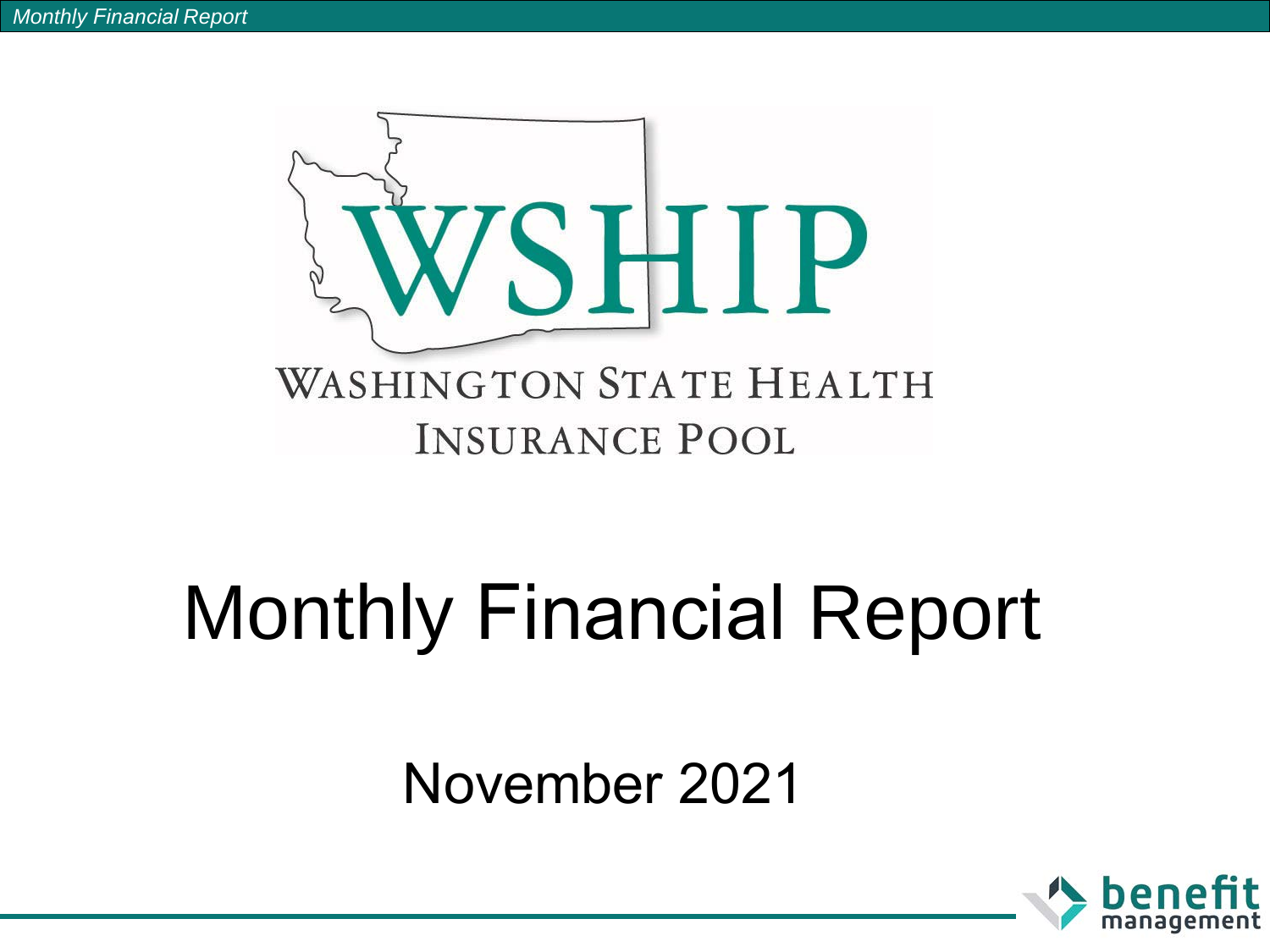## **Washington State Health Insurance Pool Treasurer's Report November 2021 Financial Review**

## 1. 2021 Interim III Assessment Required

An assessment of \$5M is required to adequately fund the pool until the next scheduled assessment in March 2022. This assessment was approved by the Board of Directors on November 10, 2021 and generated on November 30, 2021 with invoices due December 31, 2021 except for the carriers who have installment payment arrangements, at which point the invoices are due in total by February 28, 2022.

#### 2. Financial Statements – November 2021

#### Balance Sheet

Cash on hand decreased by \$1.4 M or 12.3% from October 2021 to November 2021. The current cash position is \$10.3 M, which is above our current 4-week expense allowance of \$2.7 M. As of the end of November 2021, the entire \$10.3 M of cash is fully secured either through the FDIC insurance or by collateralized securities pledged by KeyBank. Cash position is discussed further in the Budgeted Cash Flow section below.

Total IBNR as of November 2021 is \$5.9 M. This is an increase of \$500 K or 9.2% from the prior month. Medical IBNR increased 488 K or 10% and pharmacy IBNR increased \$10 K or 1.9% from October 2021.

As of November 2021, the equity position of WSHIP is a positive \$5.5 M

#### Income Statement

Total member months for November 2021 YTD are lower by 1,157 member months or 8% lower than November 2020 YTD. Member months are measured as the cumulative monthly member count (PMPM) over a period of time. The total incurred claim loss for November 2021 YTD is \$2.5 M or 9.4% lower than November 2020 YTD. Incurred claim loss represents the total medical and pharmacy claims expense as well as the change in unpaid losses (IBNR) and accrued loss adjustment for the period. For November 2021 YTD, the medical claims portion is \$1.2K or 7.4% lower than November 2020 YTD, and the pharmacy claims portion is \$1.3 M or 12.8% lower than November 2020 YTD.

November 2021 YTD administrative expenses are \$125 K or 7.8% lower than the administrative expenses for November 2020 YTD. The ratio of administrative expenses as a percentage of total cost is 5.9% for November 2021 YTD as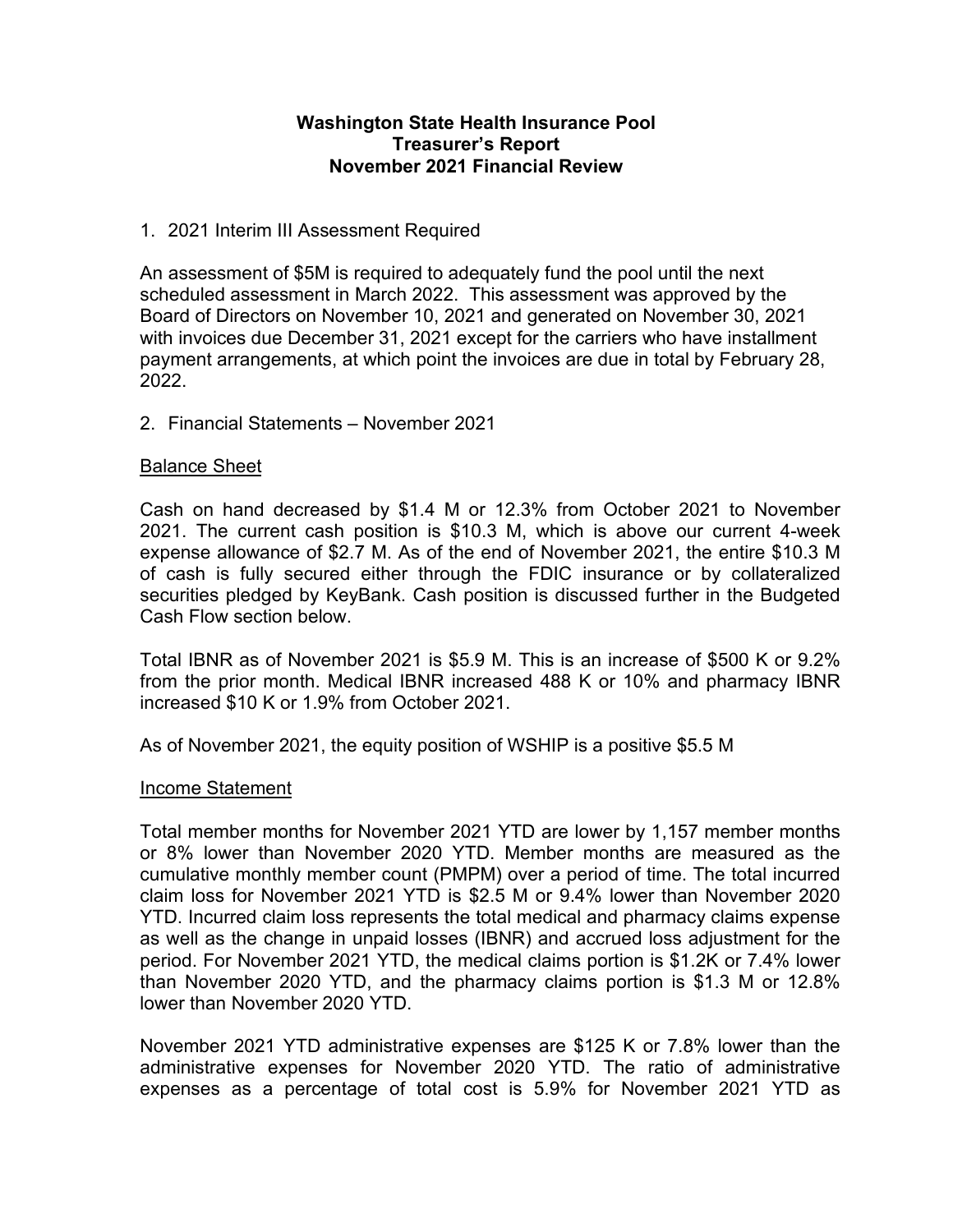compared to 5.8% for November YTD of the prior year. Total cost is calculated as total incurred claim loss less pharmacy rebates plus administrative expenses.

#### 3. Budgeted Cash Flow – November 2021

The Budgeted Cash Flow document contains the budget (upper portion) as established in late 2020 and the actual (lower portion) cash flow results year-to-date.

The ending cash balance of \$10.3 M is \$3.6 or 53.1% higher than the budgeted cash balance of \$6.7 M. Total net cash receipts for November 2021 are 5.6 K or 1.5% unfavorable to budget. Total YTD expenses for November 2021 YTD are \$6.8 M or 22.7% favorable to budget. The YTD administrative expenses are \$236 K or 13.9% favorable to budget. Total YTD medical claims expense is \$5.6 M or 28.7% favorable to budget; while total YTD pharmacy claims expense is \$1 M or 11.4% favorable to budget.

4. Medicare vs. Non-Medicare Cash Flow – November 2021

As of November, the YTD Medicare member months total 11,265 and represent 84.6% of the combined WSHIP member months. The YTD Non-Medicare member months total 2,053 and account for 15.4% of the combined WSHIP member months. The YTD Medicare Loss Ratio is 199% while the YTD Non-Medicare Loss Ratio is 622%. On a cash basis, the YTD Claims PMPM is \$710 for Medicare members and \$6,780 for Non-Medicare members.

5. Cash Flow Forecast – 2021

The 2021 cash flow forecast was developed using the assumptions developed by Leif & Associates for membership, premium receipts, pharmacy and medical claim cost projections. The key drivers (membership, premiums, medical claims and pharmacy claims) in the budget portion were updated in March 2021 to reflect new projections from Liz Leif. All other projections were trended from previous years with the best information available as of current.

The cash flow re-forecast is a dynamic document and changes are made as better financial information is obtained. Actual results are illustrated through November 2021. For December 2021, preliminary figures for the key financial drivers (Premium Receipts, Assessment Receipts and Refunds, Medical Claims and Pharmacy Claims Expenses) are reported.

Assumptions are noted on this schedule as well as the 2021 assessment projection. To ensure adequate funding the current 2021 forecast is projecting an assessment of \$22.5 M which is \$2M lower than the 2020 assessment of \$24.5 M.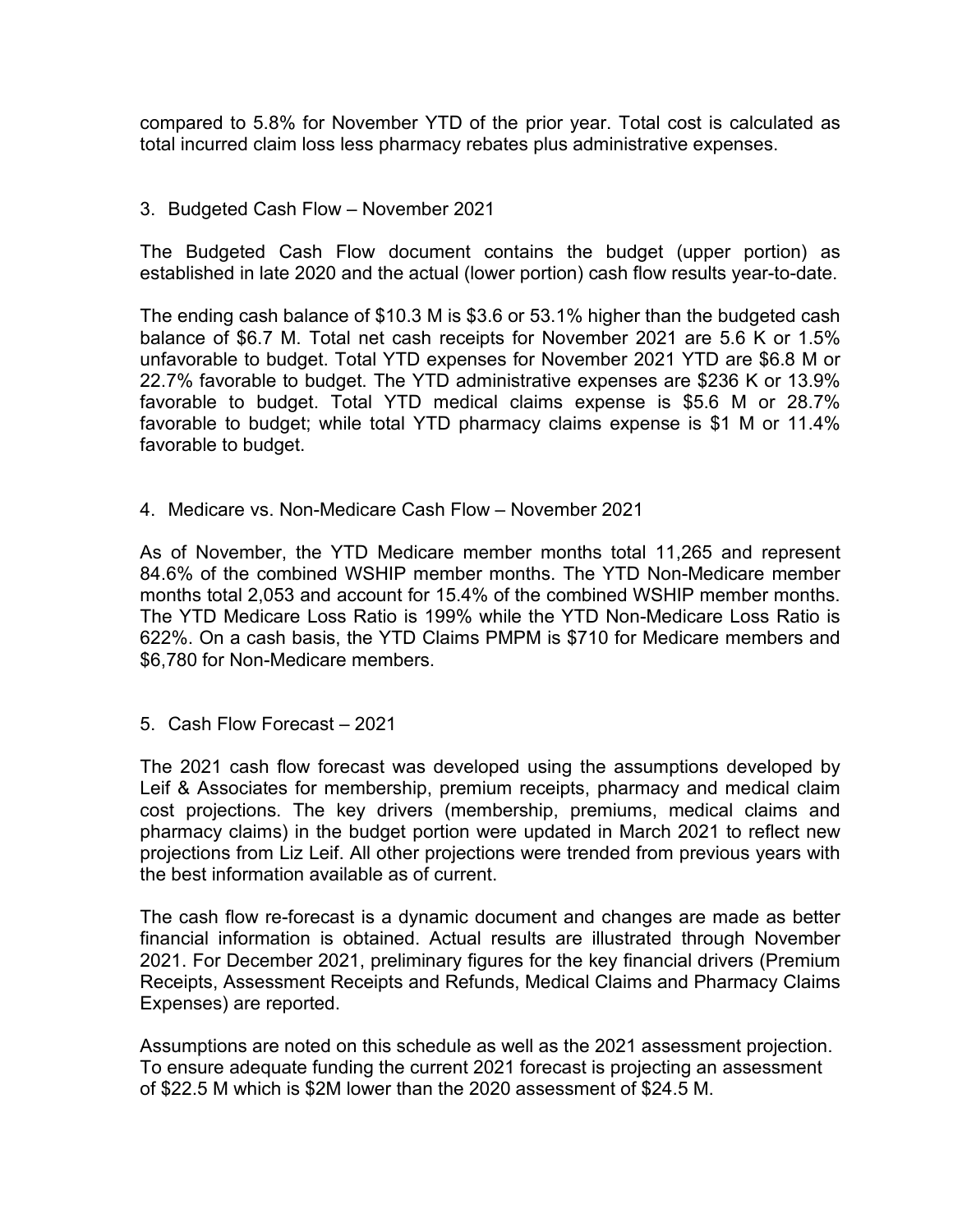6. Cash Flow Forecast – 2022

Included in the month's financial packets is a draft of the 2022 cash flow forecast. Assumptions are noted on this schedule as well as the 2022 assessment projection. To ensure adequate funding the current 2022 forecast is projecting an assessment of \$17M.

7. Administrative Expense Budget

For November 2021, YTD administrative expenses are \$236 K or 13.9% favorable to budget (cash basis).

#### 8. Financial Performance

November 2021 YTD member months are 12.2% lower than expected, average premium receipt PMPM is 9.4% lower than expected, average medical claims expense PMPM is 18.4% lower than expected and average pharmacy claims expense PMPM is 0.8% higher than anticipated.

On an incurred basis, the average YTD medical claims expense PMPM is \$1,139 as compared to \$1,029 on a cash basis. Also, on an incurred basis, the average YTD pharmacy claims expense PMPM is \$624 as compared to \$603 on a cash basis.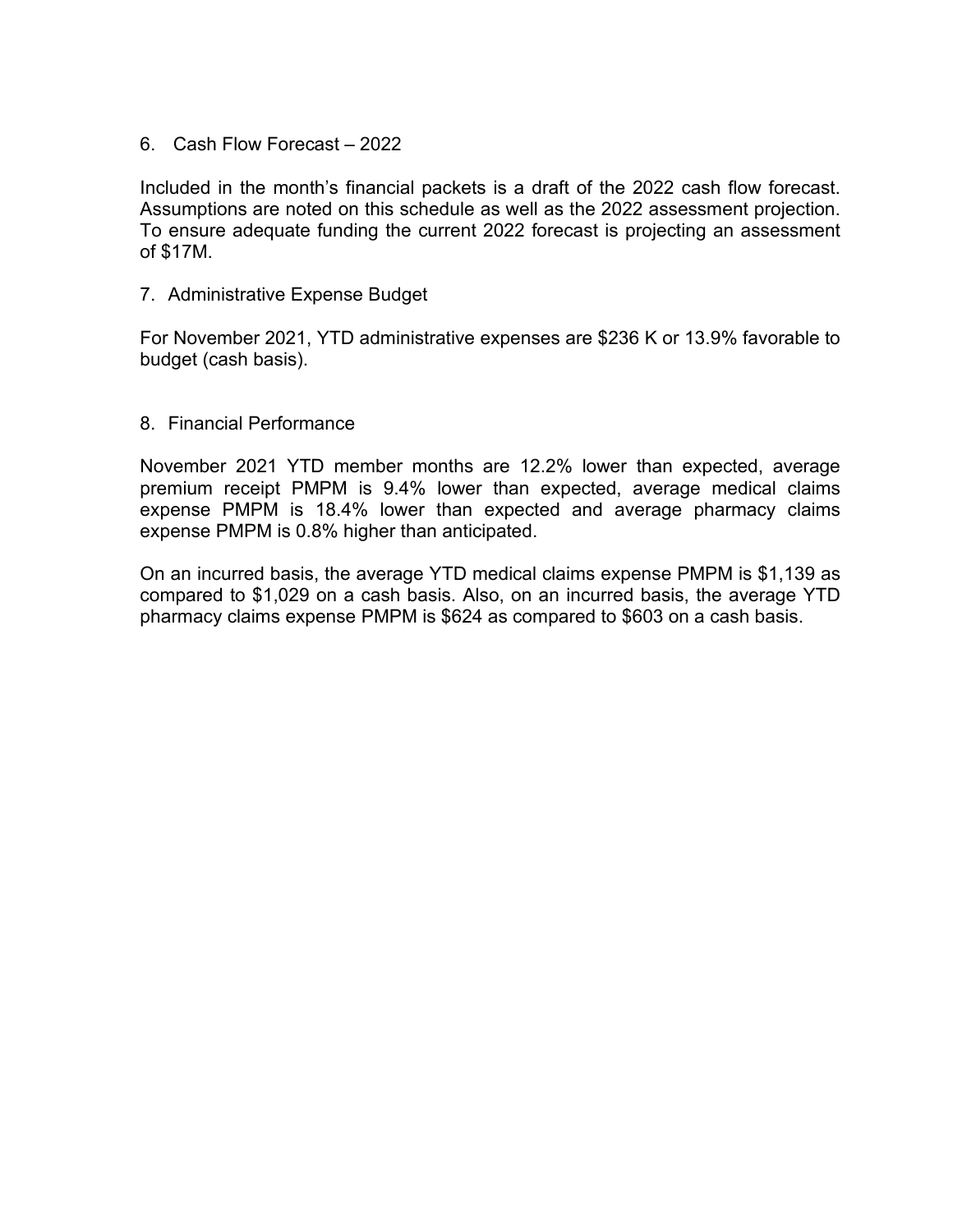## **WASHINGTON STATE HEALTH INSURANCE POOL**

## **Unaudited Balance Sheet as of November 30, 2021**

|                                                                                                                                                      |                         | 2021                                       | 2020                                             |
|------------------------------------------------------------------------------------------------------------------------------------------------------|-------------------------|--------------------------------------------|--------------------------------------------------|
| <b>Assets:</b>                                                                                                                                       |                         |                                            |                                                  |
| Cash<br><b>Premiums Receivable</b>                                                                                                                   | \$                      | 10,312,838<br>208,203                      | \$<br>6,884,579<br>311,555                       |
| <b>Assessments Receivable</b><br><b>Grants Receivable</b><br><b>Prepaid Expense</b>                                                                  |                         | 1,378,276                                  | 5,654,014                                        |
| <b>Total Assets</b>                                                                                                                                  | $\sqrt[6]{\frac{1}{2}}$ | 11,899,317                                 | \$<br>12,850,148                                 |
| <b>Liabilities and Unassigned Surplus:</b>                                                                                                           |                         |                                            |                                                  |
| Reserve for Unpaid Losses - Medical<br>Reserve for Unpaid Losses - Pharmacy<br><b>Accrued Loss Adjustment</b><br><b>Premiums Received in Advance</b> | \$                      | 5,368,000<br>548,000<br>225,000<br>128,515 | \$<br>3,510,000<br>522,000<br>271,000<br>122,100 |
| <b>Assessments Payable</b><br><b>Accrued Expenses</b><br><b>Abandoned Claim Reserve</b>                                                              |                         | 10,000<br>122,202                          | 117,365                                          |
| <b>Total Liabilities</b>                                                                                                                             | \$                      | 6,401,717                                  | \$<br>4,542,465                                  |
| <b>Unassigned Surplus</b>                                                                                                                            |                         | 5,497,600                                  | 8,307,683                                        |
| <b>Total Liabilities and Unassigned Surplus</b>                                                                                                      | \$                      | 11,899,317                                 | \$<br>12,850,148                                 |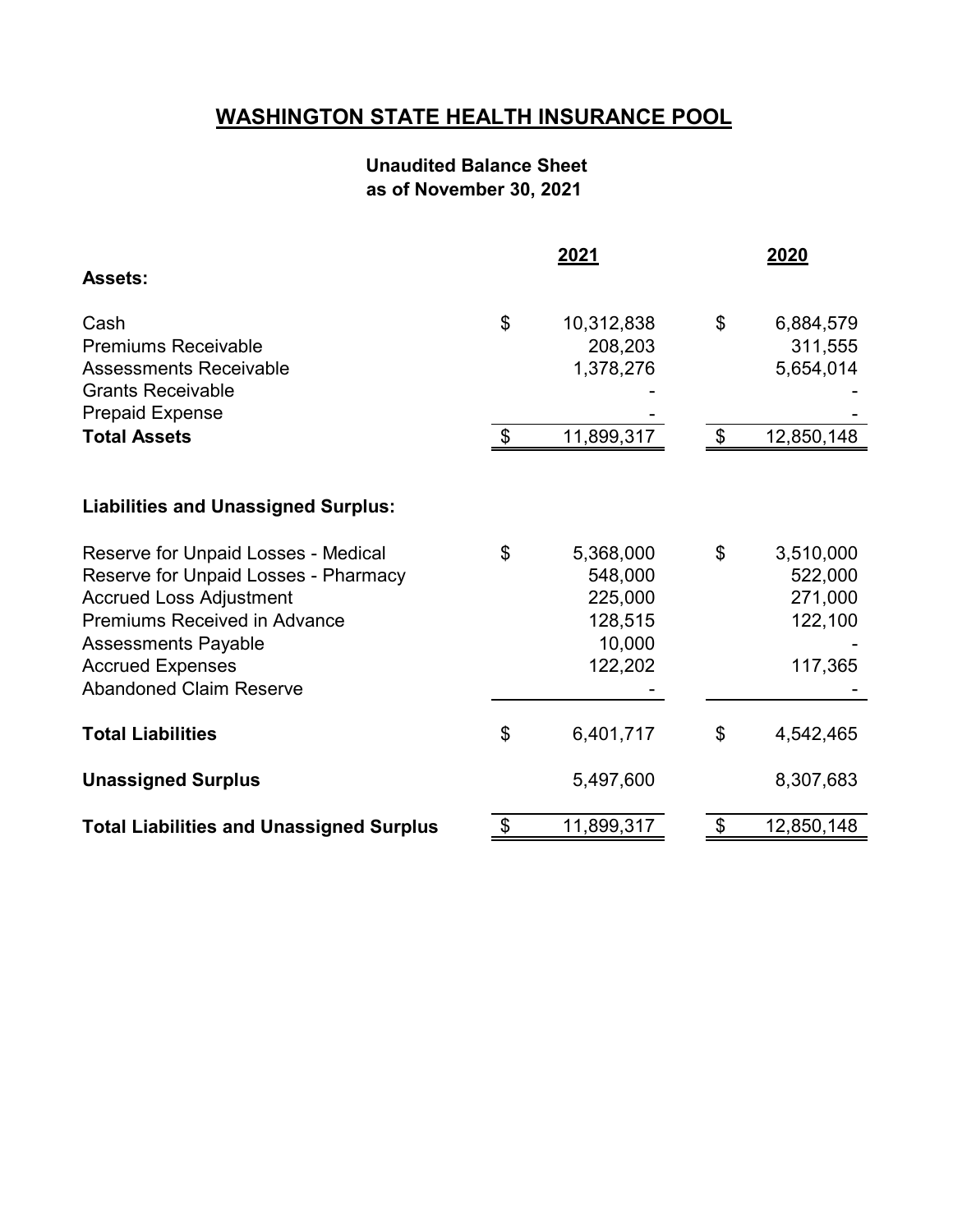## **WASHINGTON STATE HEALTH INSURANCE POOL**

## **January 1 to November 30 Unaudited Statement of Operations**

|                                                                                                                                                                                                                              |                            | <u> 2021</u>                                                |                           | <u> 2020</u>                                                |
|------------------------------------------------------------------------------------------------------------------------------------------------------------------------------------------------------------------------------|----------------------------|-------------------------------------------------------------|---------------------------|-------------------------------------------------------------|
| <b>Total Member Months</b>                                                                                                                                                                                                   |                            | 13,318                                                      |                           | 14,475                                                      |
| <b>Premium Income Earned</b>                                                                                                                                                                                                 | \$                         | 6,784,756                                                   | $\boldsymbol{\mathsf{S}}$ | 7,992,296                                                   |
| <b>Pharmacy Rebate Income</b><br><b>Grant Income</b>                                                                                                                                                                         |                            | 342,565                                                     |                           | 422,347                                                     |
| <b>Incurred Claim Loss - Medical</b><br><b>Incurred Claim Loss - Pharmacy</b>                                                                                                                                                | $\mathfrak{S}$             | 14,951,447<br>8,752,924                                     | \$                        | 16, 144, 414<br>10,033,159                                  |
| <b>Total Incurred Claim Loss</b>                                                                                                                                                                                             |                            | 23,704,370                                                  |                           | 26, 177, 573                                                |
| <b>Operating Expenses:</b>                                                                                                                                                                                                   |                            |                                                             |                           |                                                             |
| <b>Fixed (PMPM) Administrative Expense</b><br>Variable Administrative Expense<br><b>Salary and Benefit Expense</b><br><b>Prescription Administrative Expense</b><br>Miscellaneous Expense<br><b>Professional Fee Expense</b> | \$                         | 791,573<br>89,344<br>369,335<br>11,662<br>84,183<br>128,331 | \$                        | 836,180<br>79,660<br>344,088<br>11,676<br>78,919<br>248,748 |
| <b>Total Operating Expenses</b>                                                                                                                                                                                              | \$                         | 1,474,427                                                   |                           | 1,599,271                                                   |
| <b>Underwriting Gain (Loss)</b>                                                                                                                                                                                              |                            | (18,051,476)                                                |                           | (19, 362, 202)                                              |
| <b>Investment Income</b><br><b>Other Income</b>                                                                                                                                                                              |                            | 2,751                                                       |                           | 21,986                                                      |
| <b>Changes to Unassigned Surplus</b>                                                                                                                                                                                         | $\boldsymbol{\mathsf{\$}}$ | (18, 048, 725)                                              | \$                        | (19, 340, 216)                                              |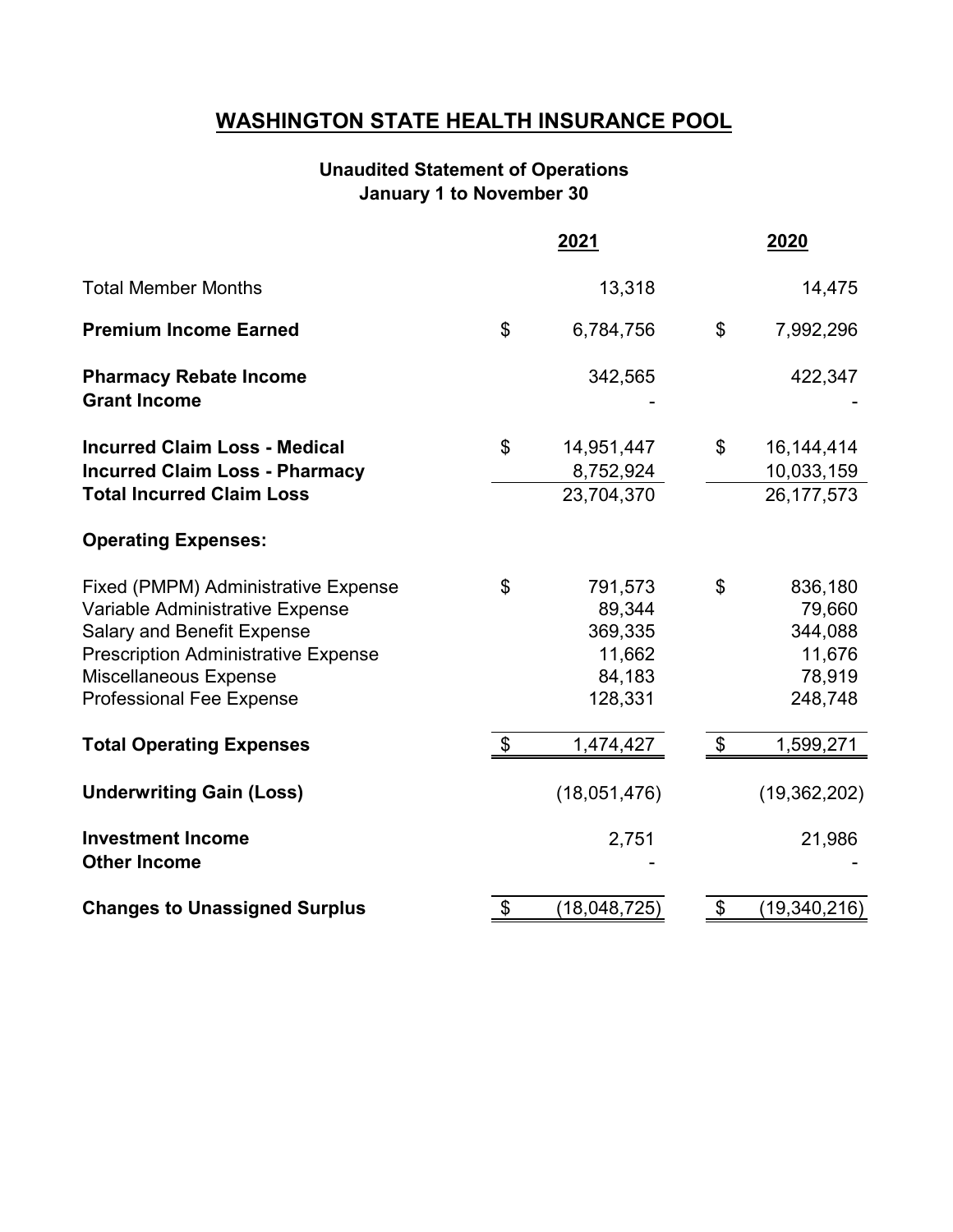## **WASHINGTON STATE HEALTH INSURANCE POOL**

## **Unaudited Statement of Changes in Unassigned Surplus January 1 to November 30**

|                                                                                                              | 2021                                          | 2020                                          |
|--------------------------------------------------------------------------------------------------------------|-----------------------------------------------|-----------------------------------------------|
| Unassigned Surplus at Beginning of Year<br><b>Changes to Unassigned Surplus</b><br><b>Member Assessments</b> | \$<br>6,046,325<br>(18,048,725)<br>17,500,000 | \$<br>3,147,900<br>(19,340,216)<br>24,500,000 |
| <b>Unassigned Surplus</b>                                                                                    | 5,497,600                                     | 8,307,683                                     |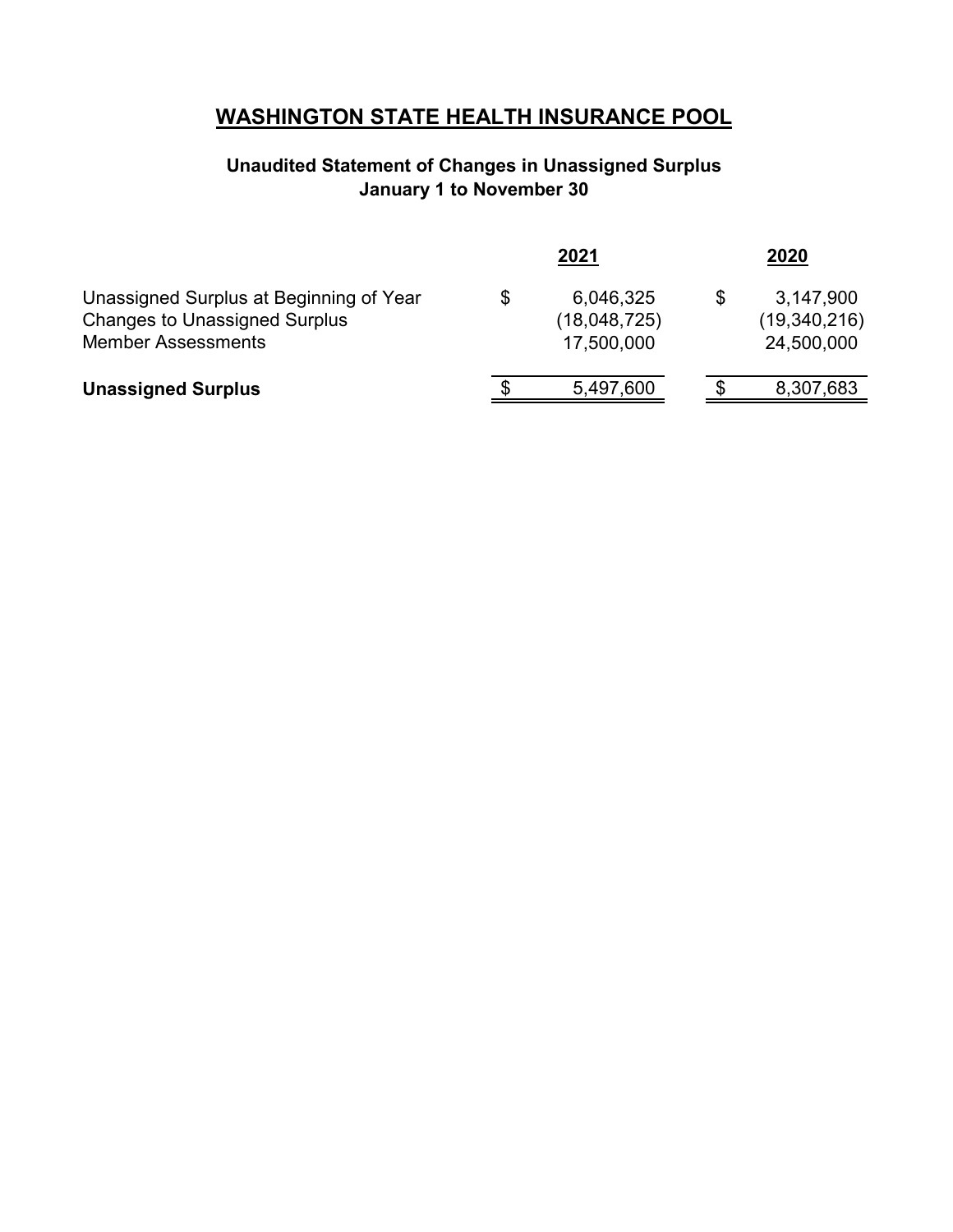#### **Washington State Health Insurance Pool 2021 Budgeted Cashflow**

|                                  | <b>JANUARY</b>           | <b>FEBRUARY</b> | <b>MARCH</b>   | <b>APRIL</b>             | <b>MAY</b>               | <b>JUNE</b>              | <b>JULY</b>              | <b>AUGUST</b>            | <b>SEPTEMBER</b>         | <b>OCTOBER</b>           | <b>NOVEMBER</b>          | <b>DECEMBER</b>          | November YTD | <b>TOTAL</b> |
|----------------------------------|--------------------------|-----------------|----------------|--------------------------|--------------------------|--------------------------|--------------------------|--------------------------|--------------------------|--------------------------|--------------------------|--------------------------|--------------|--------------|
| <b>Budget</b>                    |                          |                 |                |                          |                          |                          |                          |                          |                          |                          |                          |                          |              |              |
| <b>Enrollment Count</b>          | 1,349                    | 1,355           | 1,361          | 1,367                    | 1,373                    | 1,379                    | 1,385                    | 1,391                    | 1,397                    | 1,403                    | 1.409                    | 1,415                    | 15,169       | 16,584       |
| <b>Cash Balance</b>              |                          |                 |                |                          |                          |                          |                          |                          |                          |                          |                          |                          |              |              |
| <b>BEGINNING OF MONTH</b>        | 9,501,959                | 8,637,023       | 6.431.605      | 4,974,035                | 9.944.514                | 8.600.890                | 8,320,297                | 6,308,902                | 11,269,485               | 10.710.269               | 9,198,587                | 6,737,469                |              |              |
| <b>Receipts</b>                  |                          |                 |                |                          |                          |                          |                          |                          |                          |                          |                          |                          |              |              |
| <b>Premium Receipts</b>          | 1,067,459                | 300,563         | 1.294.275      | 847.612                  | 293.901                  | 1,473,756                | 644.745                  | 414.688                  | 1.424.182                | 569.348                  | 219.094                  | 286,681                  | 8,549,623    | 8,836,303    |
| <b>Grant Revenue</b>             |                          |                 |                | $\overline{\phantom{a}}$ | $\overline{\phantom{a}}$ |                          | $\overline{\phantom{a}}$ |                          |                          | $\overline{\phantom{a}}$ |                          |                          |              |              |
| Pharmacy Rebate Income           | $\sim$                   | 120,000         | $\blacksquare$ | $\blacksquare$           | 120,000                  | $\overline{\phantom{a}}$ | $\sim$                   | 120,000                  | $\overline{\phantom{a}}$ | $\blacksquare$           | 120,000                  | $\overline{\phantom{a}}$ | 480,000      | 480,000      |
| <b>Claim Refunds Receipts</b>    | 82                       | 5,755           | 33,672         | 32,189                   | 33.499                   | 32.505                   | 33.804                   | 36.408                   | 37.221                   | 39.751                   | 38,113                   | 37,250                   | 322,997      | 360,247      |
| <b>Assessment Receipts</b>       | 564,858                  | $\sim$          | $\sim$         | 6.800.000                | 850.000                  | 850,000                  | $\sim$                   | 7,200,000                | 900.000                  | 900.000                  | $\sim$                   | 5,600,000                | 18,064,858   | 23,664,858   |
| Investment Income                | 100                      | 100             | 100            | 100                      | 100                      | 100                      | 100                      | 100                      | 100                      | 100                      | 100                      | 100                      | 1,100        | 1,200        |
| Other Income                     | $\overline{\phantom{a}}$ |                 | $\sim$         | $\overline{\phantom{a}}$ | $\blacksquare$           | $\overline{\phantom{a}}$ | $\sim$                   | $\overline{\phantom{a}}$ | $\overline{\phantom{a}}$ | $\overline{\phantom{a}}$ | $\overline{\phantom{a}}$ | $\overline{\phantom{a}}$ |              |              |
| <b>Total Receipts</b>            | 1,632,499                | 426,418         | 1,328,046      | 7,679,901                | 1,297,499                | 2,356,361                | 678,649                  | 7,771,195                | 2,361,503                | 1,509,199                | 377,307                  | 5,924,031                | 27,418,578   | 33,342,609   |
| <b>Refunds</b>                   |                          |                 |                |                          |                          |                          |                          |                          |                          |                          |                          |                          |              |              |
| <b>Assessment Refunds</b>        | $\overline{\phantom{a}}$ | $\blacksquare$  | $\blacksquare$ | $\overline{\phantom{a}}$ | $\overline{\phantom{a}}$ | $\overline{\phantom{a}}$ | $\sim$                   | $\blacksquare$           | $\overline{\phantom{a}}$ | $\overline{\phantom{a}}$ | $\sim$                   | $\sim$                   |              | $\sim$       |
| <b>Premium Refunds</b>           | 16,012                   | 4.508           | 19,414         | 12,714                   | 4.409                    | 22,106                   | 9.671                    | 6.220                    | 21,363                   | 8.540                    | 3.286                    | 4.300                    | 128.244      | 132,545      |
| <b>Total Refunds</b>             | 16,012                   | 4,508           | 19,414         | 12,714                   | 4,409                    | 22,106                   | 9,671                    | 6,220                    | 21,363                   | 8,540                    | 3,286                    | 4,300                    | 128,244      | 132,545      |
| <b>Expenses</b>                  |                          |                 |                |                          |                          |                          |                          |                          |                          |                          |                          |                          |              |              |
| <b>Medical Claims</b>            | 1,648,813                | 1,736,791       | 1,768,354      | 1,738,815                | 1,721,942                | 1,617,275                | 1,643,868                | 1,778,510                | 1,891,000                | 2,028,713                | 1,877,632                | 1,985,359                | 19,451,714   | 21,437,073   |
| <b>Pharmacy Claims</b>           | 839,518                  | 745.018         | 823.999        | 802,164                  | 768.067                  | 857.485                  | 885,492                  | 857.276                  | 854.686                  | 829.378                  | 801.529                  | 844,117                  | 9,064,611    | 9,908,729    |
| Fixed (PMPM) Admin               | 75,695                   | 75,243          | 75.557         | 75.871                   | 76.185                   | 76,500                   | 76.814                   | 77.128                   | 77.442                   | 77.757                   | 78.071                   | 78,385                   | 842,261      | 920,646      |
| Variable Admin                   | 8,564                    | 7,996           | 14,529         | 9.062                    | 8,094                    | 8,127                    | 8.159                    | 8.192                    | 9.224                    | 8.257                    | 16.790                   | 8,322                    | 106,989      | 115,310      |
| Salary and Benefits              | 49,188                   | 33,228          | 33.228         | 33,228                   | 33,228                   | 33,228                   | 33.374                   | 33.374                   | 33,374                   | 33,374                   | 33,374                   | 33,374                   | 382,197      | 415,572      |
| <b>Prescription Admin</b>        | 1,721                    | 1,728           | 1.736          | 1.743                    | 1,750                    | 1,758                    | 1.765                    | 1.772                    | 1.780                    | 1.787                    | 1.794                    | 1,801                    | 19,334       | 21,136       |
| Miscellaneous                    | 3.692                    | 3.567           | 4.342          | 3.567                    | 3.692                    | 4.217                    | 4.642                    | 29,383                   | 5.592                    | 14.817                   | 7.692                    | 21,797                   | 85,203       | 107,000      |
| <b>Professional Fees</b>         | 18,193                   | 23,758          | 44,458         | 32.258                   | 23.758                   | 16,258                   | 26,258                   | 18,758                   | 26.258                   | 18,258                   | 18.258                   | 26,258                   | 266,477      | 292,735      |
| <b>Total Expense</b>             | 2,645,384                | 2,627,329       | 2,766,203      | 2,696,707                | 2,636,715                | 2,614,847                | 2,680,372                | 2,804,393                | 2,899,356                | 3,012,341                | 2,835,139                | 2,999,413                | 30,218,786   | 33,218,199   |
| <b>Month Ending Cash Balance</b> | 8,473,062                | 6.431.605       | 4.974.035      | 9,944,514                | 8.600.890                | 8.320.297                | 6.308.902                | 11.269.485               | 10.710.269               | 9.198.587                | 6.737.469                | 9.657.786                |              |              |

| Actual                                           | <b>JANUARY</b>           | <b>FEBRUARY</b>          | <b>MARCH</b>             | <b>APRIL</b> | <b>MAY</b>     | <b>JUNE</b> | <b>JULY</b>              | <b>AUGUST</b>  | <b>SEPTEMBER</b>         | <b>OCTOBER</b> | <b>NOVEMBER</b> | <b>DECEMBER</b> | <b>TOTAL YTD</b> |
|--------------------------------------------------|--------------------------|--------------------------|--------------------------|--------------|----------------|-------------|--------------------------|----------------|--------------------------|----------------|-----------------|-----------------|------------------|
| <b>Enrollment Count</b>                          | 1,311                    | 1,309                    | 1,285                    | 1.268        | 1,247          | 1,239       | 1,224                    | 1,173          | 1.143                    | 1,062          | 1,057           |                 | 13,318           |
| <b>Cash Balance</b>                              |                          |                          |                          |              |                |             |                          |                |                          |                |                 |                 |                  |
| <b>BEGINNING OF MONTH</b>                        | 9,501,959                | 8,637,023                | 7,620,197                | 8,240,161    | 12,371,918     | 11,979,750  | 10,785,346               | 8,919,960      | 10,575,806               | 11,468,393     | 11,762,833      |                 | 111,863,347      |
| <b>Receipts</b>                                  |                          |                          |                          |              |                |             |                          |                |                          |                |                 |                 |                  |
| <b>Premium Receipts</b>                          | 1,087,037                | 408,058                  | 744.678                  | 825.069      | 255,892        | 841,180     | 707,603                  | 273,160        | 724.289                  | 729.016        | 224,432         |                 | 6,820,414        |
| <b>Grant Revenue</b>                             | $\blacksquare$           |                          | $\blacksquare$           |              |                |             |                          |                |                          | $\blacksquare$ |                 |                 |                  |
| Pharmacy Rebate Income                           |                          | 60.467                   |                          |              | 185.757        |             |                          | 50.356         | $\overline{\phantom{a}}$ |                | 45.985          |                 | 342,565          |
| <b>Claim Refunds Receipts</b>                    | 2.875                    | 10.876                   | 2,336                    | 2.944        | 4.184          | 78.470      | 1.493                    | 41.636         | 5.124                    | 15,571         | 10,219          |                 | 175,728          |
| <b>Assessment Receipts</b>                       | 564,858                  | 387,747                  | 1,612,260                | 4,996,417    | 1,226,036      | 660,434     | $\overline{\phantom{a}}$ | 4,118,022      | 2.017.889                | ,502,802       | 90,821          |                 | 17, 177, 288     |
| Investment Income                                | 84                       | 67                       | 221                      | 355          | 327            | 285         | 268                      | 271            | 294                      | 300            | 280             |                 | 2,751            |
| Other Income                                     |                          |                          | $\overline{\phantom{a}}$ |              |                |             | $\overline{\phantom{a}}$ |                | $\overline{\phantom{a}}$ |                |                 |                 |                  |
| <b>Total Receipts</b>                            | 1,654,854                | 867,214                  | 2.359.495                | 5,824,785    | 1,672,196      | 1,580,369   | 709,364                  | 4,483,444      | 2.747.596                | 2,247,689      | 371,738         |                 | 24,518,745       |
| <b>Refunds</b>                                   |                          |                          |                          |              |                |             |                          |                |                          |                |                 |                 |                  |
| <b>Assessment Refunds</b>                        | $\sim$                   | $\overline{\phantom{a}}$ | 221,604                  |              | $\blacksquare$ |             | $\overline{\phantom{a}}$ | $\blacksquare$ | $\overline{\phantom{a}}$ | $\blacksquare$ |                 |                 | 221,604          |
| Premium Refunds                                  | $\overline{\phantom{a}}$ | 13,370                   |                          | 8,424        | 15,083         | 20,959      | 7.683                    | 388            | 13.254                   | 10,939         | 27.022          |                 | 117,122          |
| <b>Total Refunds</b>                             | ۰.                       | 13,370                   | 221.604                  | 8.424        | 15,083         | 20.959      | 7,683                    | 388            | 13.254                   | 10.939         | 27.022          |                 | 338,726          |
| <b>Expenses</b>                                  |                          |                          |                          |              |                |             |                          |                |                          |                |                 |                 |                  |
| <b>Medical Claims</b>                            | 1,660,706                | 1,109,788                | 808,210                  | 919,933      | 1,071,198      | 1,944,177   | 1,377,497                | 1,982,589      | 967,783                  | 1,083,296      | 949,639         |                 | 13,874,817       |
| <b>Pharmacy Claims</b>                           | 728,839                  | 633,090                  | 577,863                  | 634,203      | 839,623        | 689,831     | 1,050,647                | 706,687        | 725,524                  | 725,903        | 716,382         |                 | 8,028,591        |
| Fixed (PMPM) Admin                               | 72.108                   | 74.044                   | 73.398                   | 71.699       | 75.704         | 67.413      | 78.754                   | 73.638         | 71.641                   | 70.340         | 69,797          |                 | 798,536          |
| Variable Admin                                   | 6.888                    | 7.832                    | 6.329                    | 8.973        | 5.731          | 6.305       | 8.983                    | 5.651          | 9.425                    | 10.326         | 8.805           |                 | 85,247           |
| Salary and Benefits                              | 43,072                   | 33,022                   | 34,483                   | 33.047       | 33,027         | 33,027      | 32,611                   | 17,314         | 46.223                   | 31,589         | 31,921          |                 | 369,335          |
| <b>Prescription Admin</b>                        | 937                      | 991                      | 1.179                    | 949          | 504            | 965         | 1.867                    | 956            | 946                      | 1.105          | 956             |                 | 11,355           |
| Miscellaneous                                    | 4.708                    | 4,563                    | 3,384                    | 4.854        | 7,813          | 5.962       | 11.136                   | 25,404         | 8.454                    | 4.557          | 3.211           |                 | 84,045           |
| Professional Fees                                | 2.532                    | 7.342                    | 13.081                   | 10.945       | 15.680         | 6.134       | 5,574                    | 14.971         | 11.760                   | 15.195         | 14.000          |                 | 117,213          |
| <b>Total Expense</b>                             | 2,519,789                | 1,870,671                | 1,517,927                | 1,684,603    | 2,049,281      | 2,753,814   | 2,567,068                | 2,827,211      | 1,841,754                | 1,942,311      | 1,794,711       |                 | 23,369,139       |
| <b>Available Cash Balance</b>                    | 8.637.023                | 7.620.197                | 8.240.161                | 12.371.918   | 11.979.750     | 10.785.346  | 8,919,960                | 10.575.806     | 11.468.393               | 11.762.833     | 10.312.838      | $\sim$          |                  |
| Inc(Dec) in Abandoned<br><b>Property Reserve</b> |                          |                          |                          |              |                |             |                          |                |                          |                |                 |                 |                  |
| <b>Month Ending Cash Balance</b>                 | 8.637.023                | 7.620.197                | 8.240.161                | 12.371.918   | 11.979.750     | 10.785.346  | 8.919.960                | 10.575.806     | 11.468.393               | 11.762.833     | 10.312.838 \$   |                 |                  |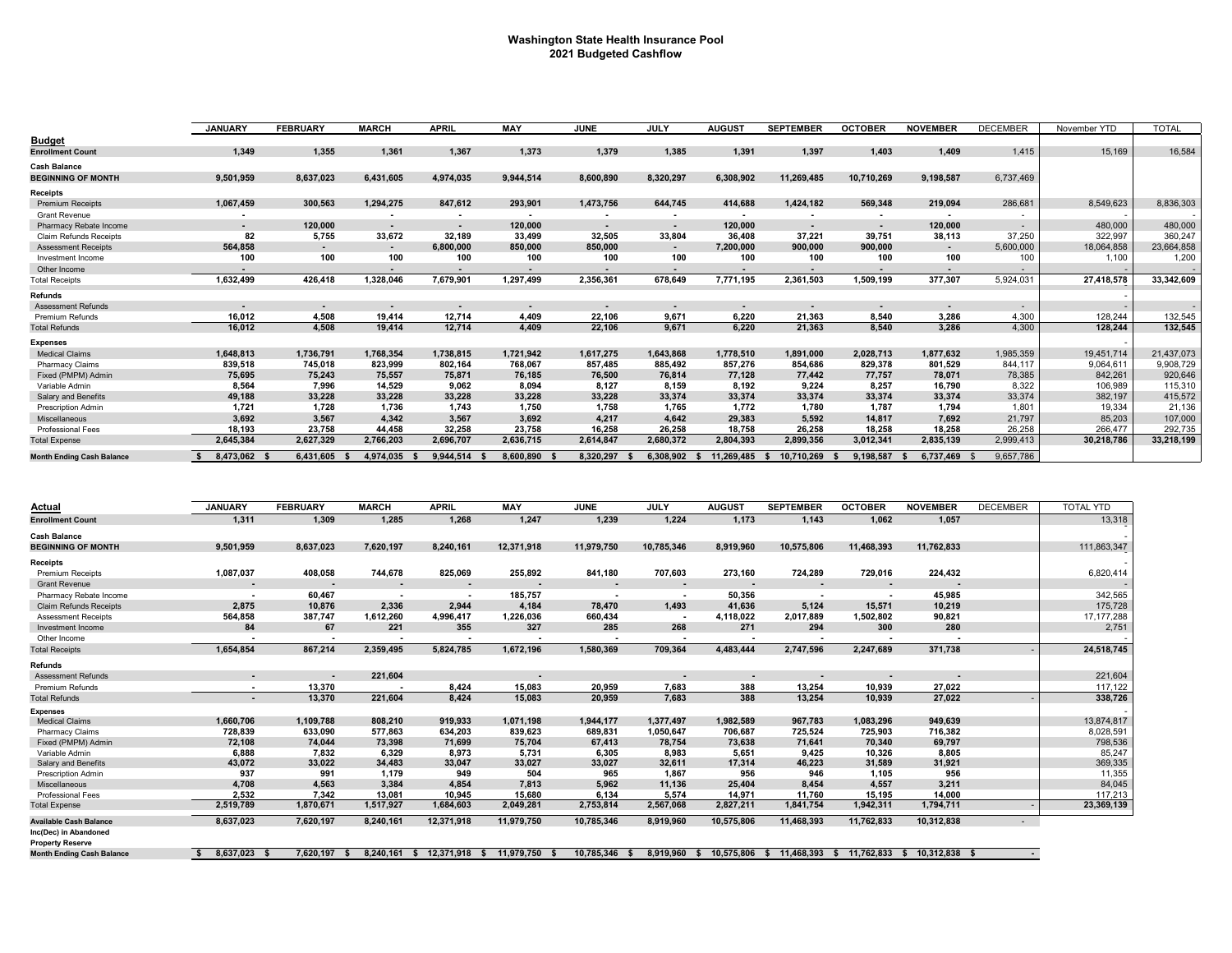#### **Washington State Health Insurance Pool 2021 Budgeted Cashflow**

| <b>Variance to Budget</b>        | <b>JANUARY</b>           | <b>FEBRUARY</b> | <b>MARCH</b>             | <b>APRIL</b>             | <b>MAY</b>     | <b>JUNE</b>              | <b>JULY</b>              | <b>AUGUST</b>            | <b>SEPTEMBER</b>         | <b>OCTOBER</b>           | <b>NOVEMBER</b>          | <b>DECEMBER</b> | <b>TOTAL YTD</b> |
|----------------------------------|--------------------------|-----------------|--------------------------|--------------------------|----------------|--------------------------|--------------------------|--------------------------|--------------------------|--------------------------|--------------------------|-----------------|------------------|
| Favorable/(Unfavorable)          |                          |                 |                          |                          |                |                          |                          |                          |                          |                          |                          |                 |                  |
| <b>Enrollment Count</b>          | (38)                     | (46)            | (76)                     | (99)                     | (126)          | (140)                    | (161)                    | (218)                    | (254)                    | (341)                    | (352)                    |                 | (1,851)          |
| <b>Receipts</b>                  |                          |                 |                          |                          |                |                          |                          |                          |                          |                          |                          |                 |                  |
| <b>Premium Receipts</b>          | 19,578                   | 107,495         | (549, 597)               | (22, 543)                | (38,009)       | (632, 576)               | 62,858                   | (141, 528)               | (699, 893)               | 159,668                  | 5,338                    |                 | (1,729,209)      |
| <b>Grant Revenue</b>             | $\blacksquare$           | $\blacksquare$  | $\blacksquare$           | $\overline{\phantom{a}}$ | $\blacksquare$ | $\overline{\phantom{a}}$ | $\overline{\phantom{a}}$ | $\blacksquare$           | $\blacksquare$           | $\overline{\phantom{a}}$ | $\overline{\phantom{a}}$ |                 | $\sim$           |
| Pharmacy Rebate Income           | $\overline{\phantom{a}}$ | (59, 533)       | $\overline{\phantom{a}}$ | $\overline{\phantom{a}}$ | 65,757         | $\blacksquare$           | $\overline{\phantom{a}}$ | (69, 644)                | $\blacksquare$           | $\overline{\phantom{a}}$ | (74, 015)                |                 | 6,224            |
| <b>Claim Refunds Receipts</b>    | 2,793                    | 5.121           | (31, 335)                | (29, 245)                | (29, 315)      | 45,965                   | (32, 310)                | 5.228                    | (32,097)                 | (24, 180)                | (27, 895)                |                 | (147, 269)       |
| <b>Assessment Receipts</b>       | $\overline{\phantom{a}}$ | 387.747         | 1,612,260                | (1,803,583)              | 376,036        | (189, 566)               | $\overline{\phantom{a}}$ | (3,081,978)              | 1,117,889                | 602,802                  | 90,821                   |                 | (887, 572)       |
| Investment Income                | (16)                     | (33)            | 121                      | 255                      | 227            | 185                      | 168                      | 171                      | 194                      | 200                      | 180                      |                 | 1,651            |
| Other Income                     |                          |                 |                          | $\overline{\phantom{a}}$ |                |                          |                          | $\overline{\phantom{a}}$ | $\overline{\phantom{a}}$ |                          | $\overline{\phantom{a}}$ |                 |                  |
| <b>Total Receipts</b>            | 22,355                   | 440,796         | 1,031,449                | (1,855,116)              | 374,696        | (775, 992)               | 30,716                   | (3, 287, 751)            | 386,093                  | 738,490                  | (5, 570)                 |                 | (2,899,833)      |
| Refunds                          |                          |                 |                          |                          |                |                          |                          |                          |                          |                          |                          |                 |                  |
| <b>Assessment Refunds</b>        | $\overline{\phantom{a}}$ |                 | (221, 604)               | $\sim$                   | $\blacksquare$ | $\blacksquare$           |                          | $\blacksquare$           | $\blacksquare$           | $\overline{\phantom{a}}$ |                          |                 | (221, 604)       |
| Premium Refunds                  | 16,012                   | (8, 861)        | 19.414                   | 4.290                    | (10, 675)      | 1,147                    | 1,988                    | 5,832                    | 8,108                    | (2, 398)                 | (23, 735)                |                 | 11,122           |
| <b>Total Refunds</b>             | 16,012                   | (8, 861)        | (202, 190)               | 4.290                    | (10, 675)      | 1.147                    | 1.988                    | 5,832                    | 8.108                    | (2, 398)                 | (23, 735)                |                 | (210, 482)       |
| <b>Expenses</b>                  |                          |                 |                          |                          |                |                          |                          |                          |                          |                          |                          |                 |                  |
| <b>Medical Claims</b>            | (11, 893)                | 627,003         | 960,144                  | 818,881                  | 650,744        | (326, 902)               | 266,371                  | (204, 079)               | 923,217                  | 945,417                  | 927,993                  |                 | 5,576,897        |
| Pharmacy Claims                  | 110,679                  | 111.928         | 246,137                  | 167,961                  | (71, 557)      | 167,654                  | (165, 155)               | 150,589                  | 129,162                  | 103,474                  | 85,147                   |                 | 1,036,020        |
| Fixed (PMPM) Admin               | 3,587                    | 1,199           | 2,159                    | 4,172                    | 481            | 9,087                    | (1,940)                  | 3,490                    | 5,801                    | 7,417                    | 8,273                    |                 | 43,725           |
| Variable Admin                   | 1,676                    | 164             | 8.200                    | 88                       | 2,362          | 1,821                    | (824)                    | 2,540                    | (201)                    | (2,070)                  | 7,985                    |                 | 21,741           |
| Salary and Benefits              | 6,115                    | 206             | (1, 256)                 | 181                      | 201            | 201                      | 764                      | 16,060                   | (12, 848)                | 1,786                    | 1,453                    |                 | 12,863           |
| <b>Prescription Admin</b>        | 785                      | 738             | 557                      | 794                      | 1.246          | 793                      | (102)                    | 816                      | 834                      | 681                      | 838                      |                 | 7,979            |
| Miscellaneous                    | (1,016)                  | (996)           | 958                      | (1, 287)                 | (4, 121)       | (1,745)                  | (6, 494)                 | 3,978                    | (2,862)                  | 10,260                   | 4,481                    |                 | 1,157            |
| Professional Fees                | 15.661                   | 16,416          | 31,377                   | 21.314                   | 8.078          | 10.125                   | 20,685                   | 3,788                    | 14.499                   | 3,063                    | 4.258                    |                 | 149,264          |
| <b>Total Expense</b>             | 125,594                  | 756.657         | 1,248,276                | 1,012,104                | 587,435        | (138, 967)               | 113,305                  | (22, 818)                | 1,057,601                | 1,070,030                | 1,040,429                |                 | 6,849,647        |
| <b>Available Cash Balance</b>    | 163,961                  | 1,188,592       | 3,266,127                | 2,427,404                | 3,378,860      | 2,465,049                | 2,611,058                | (693, 679)               | 758,124                  | 2,564,246                | 3,575,370                | $\sim$          |                  |
| Inc(Dec) in Abandoned            |                          |                 |                          |                          |                |                          |                          |                          |                          |                          |                          |                 |                  |
| <b>Property Reserve</b>          |                          |                 |                          |                          |                |                          |                          |                          |                          |                          |                          |                 |                  |
| <b>Month Ending Cash Balance</b> | 163,961                  | 1,188,592       | 3,266,127                | 2,427,404                | 3,378,860      | 2,465,049                | 2,611,058                | (693, 679)               | 758,124                  | 2,564,246                | 3,575,370                | $\sim$          |                  |

#### **2021 Budgeted Cashflow Notes**

(1) Assumes a Non-medicare medical claim expense trend of 8%. Assumes a Medicare medical claim expense trend of 8%.

(2) Assumes a Non-medicare pharmacy claim expense trend of 8%. Assumes a Medicare pharmacy claim expense trend of 8%.

(3) Assumes a Non-medicare premium rate trended at a 41.4% decrease. Assumes a Medicare premium rate increase of 5%.

(4) Non-medicare enrollment projected to decrease by 2 members per month. Medicare enrollment projected to increase by 3 members per month.

(5) Assumes assessments in March (\$8.5 M), July (\$9.0 M) and November (\$7.0 M) TOTAL \$24.5 M

(6) 4-Week expense allowance is \$2.7 M based upon the projected data for the 12-month period ending in Dec of 2021.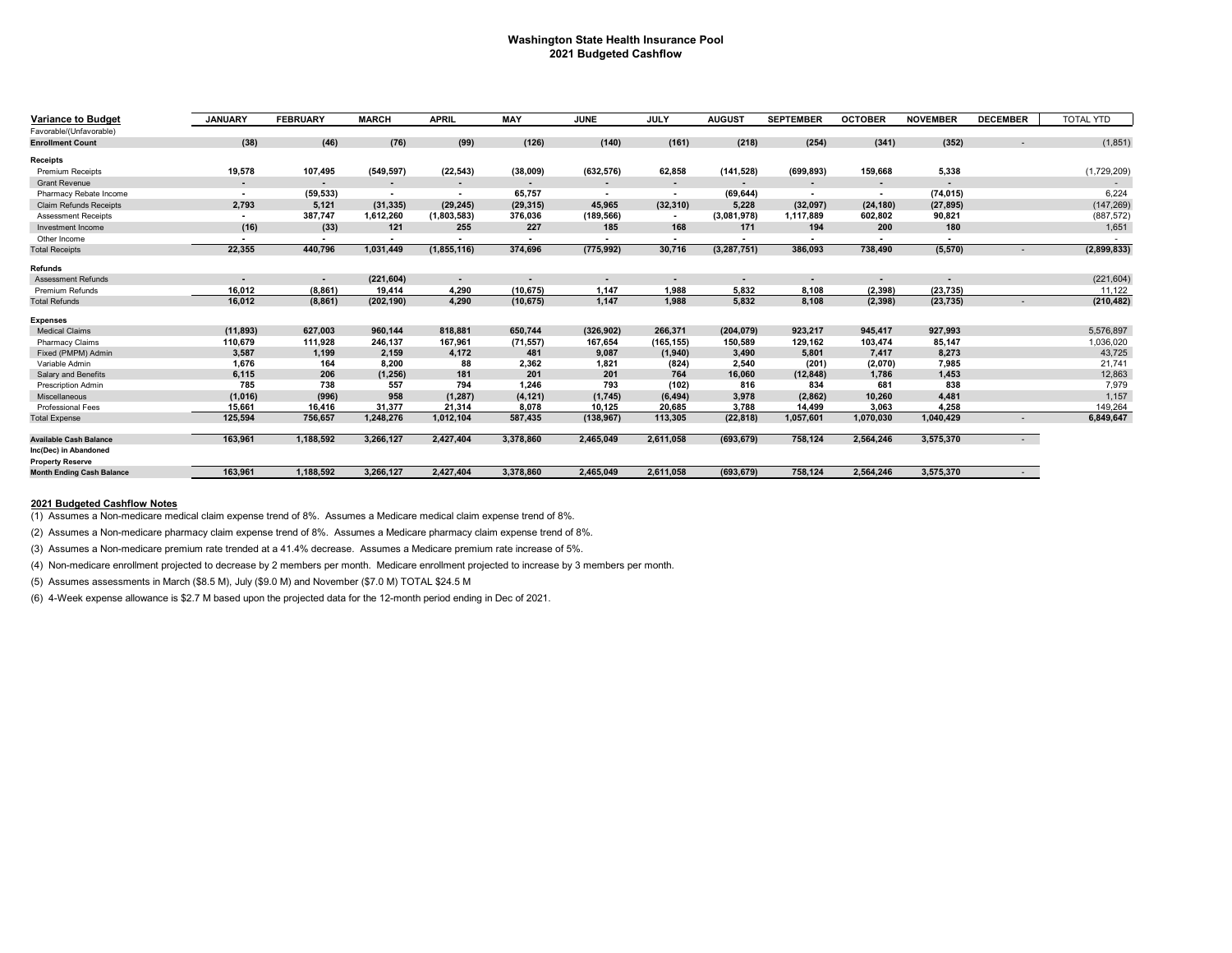#### **Washington State Health Insurance Pool 2021 Medicare vs. Non-Medicare Cash Flow**

|                                       |             |             |            |            |               |             |             |               |            |               |               |          |              |       | <b>Historical Annual</b> |       |
|---------------------------------------|-------------|-------------|------------|------------|---------------|-------------|-------------|---------------|------------|---------------|---------------|----------|--------------|-------|--------------------------|-------|
|                                       | January     | February    | March      | April      | May           | June        | July        | August        | September  | October       | November      | December | <b>YTD</b>   | 2019  | 2018                     | 2017  |
| <b>Medicare</b>                       |             |             |            |            |               |             |             |               |            |               |               |          |              |       |                          |       |
| <b>Enrollment Count</b>               | 1,119       | 1,117       | 1,095      | 1,078      | 1,059         | 1,051       | 1,037       | 986           | 964        | 882           | 877           |          | 11,265       |       |                          |       |
| Premiums                              | 332,499     | 354,155     | 296,326    | 723,315    | 199,386       | 467,152     | 419,023     | 197,618       | 276,563    | 599,427       | 153,647       |          | 4,019,111    |       |                          |       |
| <b>Medical Claims</b>                 | 763,340     | 633,291     | 340,357    | 554,329    | 630,311       | 926,160     | 832,108     | 1,212,029     | 568,990    | 538,594       | 413,026       |          | 7,412,535    |       |                          |       |
| RX Claims                             | 105,228     | 48,297      | 61,902     | 51,617     | 55,339        | 43,665      | 68,315      | 38,839        | 30,888     | 42,204        | 33,735        |          | 580,029      |       |                          |       |
| <b>Total Claims</b>                   | 868,567     | 681,587     | 402,259    | 605,946    | 685,650       | 969,825     | 900,424     | 1,250,868     | 599,878    | 580,798       | 446,761       |          | 7,992,564    |       |                          |       |
| Income/Loss                           | (536,068)   | (327, 433)  | (105, 933) | 117,370    | (486, 265)    | (502, 674)  | (481, 401)  | (1,053,250)   | (323, 315) | 18,629        | (293, 114)    | $\sim$   | (3,973,453)  |       |                          |       |
| Loss Ratio                            | 261%        | 192%        | 136%       | 84%        | 344%          | 208%        | 215%        | 633%          | 217%       | 97%           | 291%          |          | 199%         | 219%  | 191%                     | 201%  |
| Claims PMPM                           | 776         | 610         | 367        | 562        | 647           | 923         | 868         | 1,269         | 622        | 659           | 509           |          | 710          | 846   | 815                      | 792   |
| <b>Non Medicare</b>                   |             |             |            |            |               |             |             |               |            |               |               |          |              |       |                          |       |
| <b>Enrollment Count</b>               | 192         | 192         | 190        | 190        | 188           | 188         | 187         | 187           | 179        | 180           | 180           |          | 2,053        |       |                          |       |
| Premiums                              | 478,301     | 42,193      | 417,571    | 101,754    | 42,076        | 462,631     | 64,712      | 66,170        | 435,873    | 86,164        | 41,876        |          | 2,239,321    |       |                          |       |
| <b>Medical Claims</b>                 | 897,366     | 476,498     | 476,853    | 365,605    | 440,887       | 1,018,017   | 545,389     | 770,561       | 398,793    | 544,702       | 536,613       |          | 6,471,283    |       |                          |       |
| RX Claims                             | 623,611     | 584.793     | 515,961    | 582.586    | 784.284       | 646.166     | 982.331     | 667.847       | 694,636    | 683,700       | 682,647       |          | 7,448,562    |       |                          |       |
| <b>Total Claims</b>                   | 1,520,977   | 1,061,291   | 992,814    | 948,191    | 1,225,171     | 1,664,183   | 1,527,720   | 1,438,408     | 1,093,429  | 1,228,402     | 1,219,260     |          | 13,919,845   |       |                          |       |
| Income/Loss                           | (1,042,676) | (1,019,098) | (575, 243) | (846, 437) | (1, 183, 095) | (1,201,552) | (1,463,008) | (1, 372, 238) | (657, 556) | (1, 142, 238) | (1, 177, 384) | $\sim$   | (11,680,524) |       |                          |       |
| Loss Ratio                            | 318%        | 2515%       | 238%       | 932%       | 2912%         | 360%        | 2361%       | 2174%         | 251%       | 1426%         | 2912%         |          | 622%         | 471%  | 350%                     | 434%  |
| Claims PMPM                           | 7,922       | 5,528       | 5,225      | 4,990      | 6,517         | 8,852       | 8,170       | 7,692         | 6,109      | 6,824         | 6,774         |          | 6,780        | 7,398 | 7,047                    | 6,340 |
| <b>Combined Medicare/Non Medicare</b> |             |             |            |            |               |             |             |               |            |               |               |          |              |       |                          |       |
| <b>Enrollment Count</b>               | 1,311       | 1,309       | 1,285      | 1,268      | 1,247         | 1,239       | 1,224       | 1,173         | 1,143      | 1,062         | 1,057         |          | 13,318       |       |                          |       |
| Premiums                              | 810,800     | 396,348     | 713,897    | 825,069    | 241,462       | 929,782     | 483,735     | 263,788       | 712,436    | 685,591       | 195,523       |          | 6,258,432    |       |                          |       |
| <b>Medical Claims</b>                 | 1,660,706   | 1,109,788   | 817,210    | 919,933    | 1,071,198     | 1,944,177   | 1,377,497   | 1,982,590     | 967,783    | 1,083,296     | 949,639       |          | 13,883,820   |       |                          |       |
| RX Claims                             | 728,839     | 633,090     | 577,863    | 634,203    | 839,623       | 689,831     | 1,050,647   | 706,686       | 725,524    | 725,904       | 716,382       |          | 8,028,591    |       |                          |       |
| <b>Total Claims</b>                   | 2,389,545   | 1,742,879   | 1,395,073  | 1,554,136  | 1,910,822     | 2,634,008   | 2,428,144   | 2,689,276     | 1,693,307  | 1,809,200     | 1,666,021     | $\sim$   | 21,912,411   |       |                          |       |
| Income/Loss                           | (1,578,744) | (1,346,531) | (681, 176) | (729, 067) | (1,669,360)   | (1,704,226) | (1,944,409) | (2,425,488)   | (980, 871) | (1, 123, 609) | (1,470,497)   | $\sim$   | (15,653,979) |       |                          |       |
| Loss Ratio                            | 295%        | 440%        | 195%       | 188%       | 791%          | 283%        | 502%        | 1019%         | 238%       | 264%          | 852%          |          | 350%         | 351%  | 285%                     | 333%  |
| Claims PMPM                           | 1,823       | 1,331       | 1,086      | 1,226      | 1,532         | 2,126       | 1,984       | 2,293         | 1,481      | 1,704         | 1,576         |          | 1,645        | 2,250 | 2,277                    | 2,235 |
|                                       |             |             |            |            |               |             |             |               |            |               |               |          |              |       |                          |       |

#### **Medicare vs NonMedicare Notes:**

1) Premiums, Medical Claims and RX Claims are cash basis figures.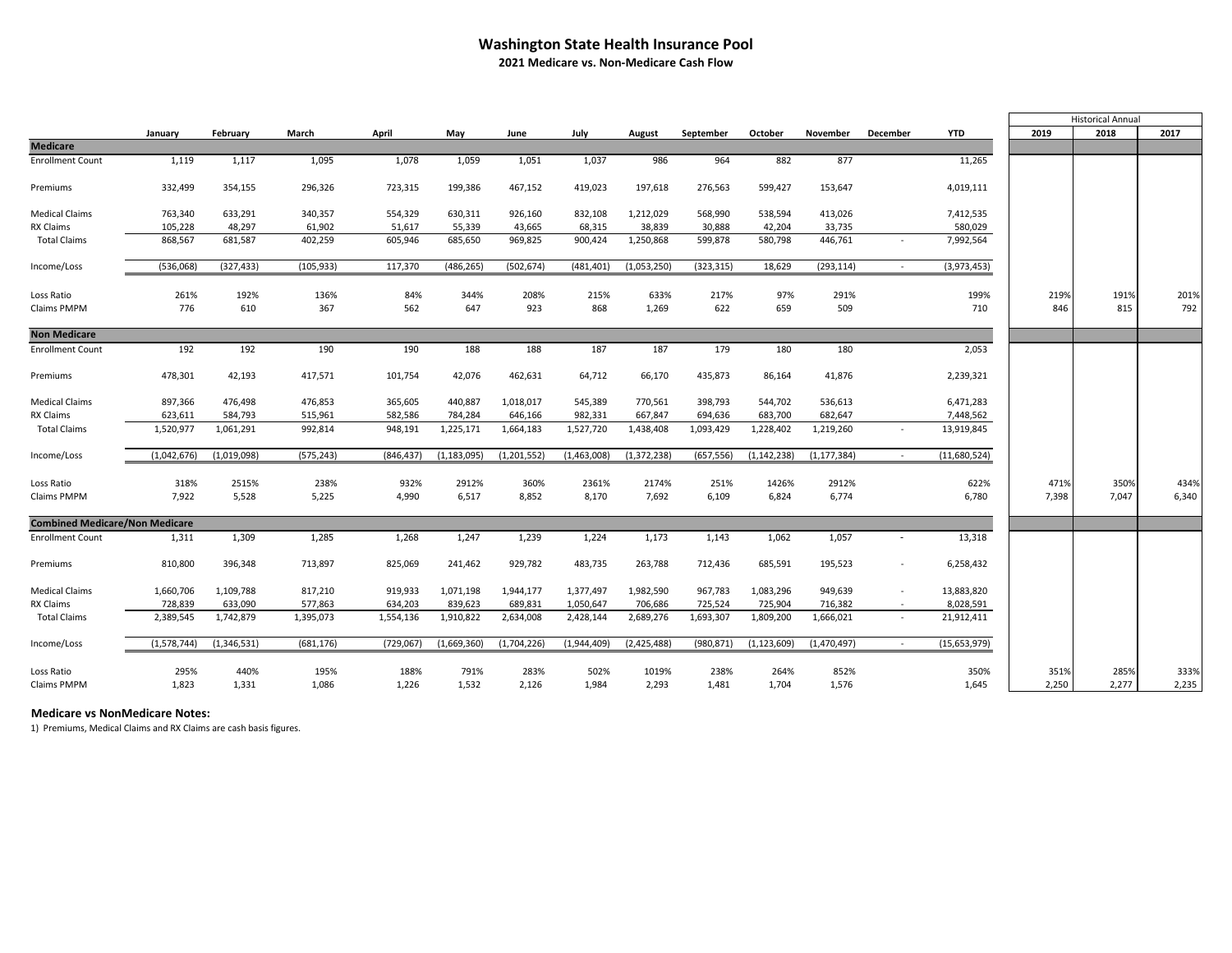#### **Washington State Health Insurance Pool 2021 Cash Flow Forecast**

|                                                             | <b>Actual</b><br>Forecast |                 |                |                          |                          |                          |                          |                          |                          |                |                 |                 |                  |
|-------------------------------------------------------------|---------------------------|-----------------|----------------|--------------------------|--------------------------|--------------------------|--------------------------|--------------------------|--------------------------|----------------|-----------------|-----------------|------------------|
|                                                             | <b>JANUARY</b>            | <b>FEBRUARY</b> | <b>MARCH</b>   | <b>APRIL</b>             | <b>MAY</b>               | <b>JUNE</b>              | JULY                     | <b>AUGUST</b>            | <b>SEPTEMBER</b>         | <b>OCTOBER</b> | <b>NOVEMBER</b> | <b>DECEMBER</b> | <b>TOTAL</b>     |
| Enrollment:                                                 |                           |                 |                |                          |                          |                          |                          |                          |                          |                |                 |                 |                  |
| Non-Medicare Enrollment                                     | 192                       | 192             | 190            | 190                      | 188                      | 188                      | 187                      | 187                      | 179                      | 180            | 180             | 183             | 2,236            |
| <b>Medicare Enrollment</b><br><b>Total Enrollment Count</b> | 1,119<br>1,311            | 1.117<br>1,309  | 1,095<br>1,285 | 1,078<br>1,268           | 1.059<br>1,247           | 1,051<br>1,239           | 1,037<br>1,224           | 986<br>1,173             | 964<br>1,143             | 882<br>1,062   | 877<br>1,057    | 962<br>1,145    | 12,227<br>14,463 |
|                                                             |                           |                 |                |                          |                          |                          |                          |                          |                          |                |                 |                 |                  |
| Cash Balance                                                |                           |                 |                |                          |                          |                          |                          |                          |                          |                |                 |                 |                  |
| <b>BEGINNING OF MONTH</b>                                   | 9,501,959                 | 8,637,023       | 7,620,197      | 8,240,161                | 12,371,918               | 11,979,750               | 10,785,346               | 8,919,960                | 10,575,806               | 11,468,393     | 11,762,833      | 10,312,838      |                  |
| Receipts                                                    |                           |                 |                |                          |                          |                          |                          |                          |                          |                |                 |                 |                  |
| <b>Premium Receipts</b>                                     | 1,087,037                 | 408,058         | 744,678        | 825,069                  | 255,892                  | 841,180                  | 707,603                  | 273,160                  | 724,289                  | 729,016        | 224,432         | 350,161         | 7,170,575        |
| <b>Grant Revenue</b>                                        |                           |                 |                |                          | $\overline{\phantom{a}}$ |                          |                          | $\overline{\phantom{a}}$ | ٠                        |                |                 | $\sim$          | $\sim$           |
| Pharmacy Rebate Income                                      | $\overline{\phantom{a}}$  | 60,467          | $\blacksquare$ | $\overline{\phantom{a}}$ | 185,757                  | $\overline{\phantom{a}}$ | $\sim$                   | 50,356                   | $\overline{\phantom{a}}$ | $\sim$         | 45,985          | $\sim$          | 342,565          |
| <b>Claim Refunds Receipts</b>                               | 2,875                     | 10,876          | 2,336          | 2,944                    | 4,184                    | 78,470                   | 1,493                    | 41,636                   | 5,124                    | 15,571         | 10,219          | 37,250          | 212,978          |
| <b>Assessment Receipts</b>                                  | 564,858                   | 387,747         | 1,612,260      | 4,996,417                | 1,226,036                | 660,434                  | $\sim$                   | 4,118,022                | 2,017,889                | 1,502,802      | 90,821          | 3,834,453       | 21,011,741       |
| <b>Investment Income</b>                                    | 84                        | 67              | 221            | 355                      | 327                      | 285                      | 268                      | 271                      | 294                      | 300            | 280             | 100             | 2,850            |
| Other Income                                                | $\overline{\phantom{a}}$  |                 | $\blacksquare$ |                          | $\blacksquare$           | $\blacksquare$           | $\overline{\phantom{a}}$ | $\overline{\phantom{a}}$ | $\sim$                   |                |                 | $\sim$          | $\sim$           |
| <b>Total Receipts</b>                                       | 1,654,854                 | 867,214         | 2,359,495      | 5,824,785                | 1,672,196                | 1,580,369                | 709,364                  | 4,483,444                | 2,747,596                | 2,247,689      | 371,738         | 4,221,964       | 28,740,709       |
| Refunds                                                     |                           |                 |                |                          |                          |                          |                          |                          |                          |                |                 |                 |                  |
| <b>Assessment Refunds</b>                                   | $\blacksquare$            |                 | 221,604        |                          | $\overline{\phantom{a}}$ |                          | $\overline{a}$           | ٠                        | ٠                        | ٠              |                 | $\sim$          | 221,604          |
| <b>Premium Refunds</b>                                      | $\mathbf 0$               | 13,370          | $\mathbf o$    | 8,424                    | 15,083                   | 20,959                   | 7,683                    | 388                      | 13,254                   | 10,939         | 27,022          | 5,252           | 122,375          |
| <b>Total Refunds</b>                                        | $\mathbf{0}$              | 13,370          | 221,604        | 8,424                    | 15,083                   | 20,959                   | 7,683                    | 388                      | 13,254                   | 10,939         | 27,022          | 5,252           | 343,979          |
| Expenses                                                    |                           |                 |                |                          |                          |                          |                          |                          |                          |                |                 |                 |                  |
| <b>Medical Claim Expense</b>                                | 1,660,706                 | 1,109,788       | 808,210        | 919,933                  | 1,071,198                | 1,944,177                | 1,377,497                | 1,982,589                | 967,783                  | 1,083,296      | 949,639         | 996,445         | 14,871,262       |
| Pharmacy Claim Expense                                      | 728,839                   | 633,090         | 577,863        | 634,203                  | 839,623                  | 689,831                  | 1,050,647                | 706,687                  | 725,524                  | 725,903        | 716,382         | 849,216         | 8,877,807        |
| PMPM Administrative Expense                                 | 72,108                    | 74,044          | 73,398         | 71,699                   | 75,704                   | 67,413                   | 78,754                   | 73,638                   | 71,641                   | 70,340         | 69,797          | 78,385          | 876,920          |
| Variable Administrative Expense                             | 6,888                     | 7,832           | 6,329          | 8,973                    | 5,731                    | 6,305                    | 8,983                    | 5,651                    | 9,425                    | 10,326         | 8,805           | 8,322           | 93,568           |
| Salary and Benefits Expense                                 | 43,072                    | 33,022          | 34,483         | 33,047                   | 33,027                   | 33,027                   | 32,611                   | 17,314                   | 46,223                   | 31,589         | 31,921          | 33,374          | 402,710          |
| Prescription Administrative Expense                         | 937                       | 991             | 1,179          | 949                      | 504                      | 965                      | 1,867                    | 956                      | 946                      | 1,105          | 956             | 1,801           | 13,157           |
| Miscellaneous Expense                                       | 4,708                     | 4,563           | 3,384          | 4,854                    | 7,813                    | 5,962                    | 11,136                   | 25,404                   | 8,454                    | 4,557          | 3,211           | 21,797          | 105,843          |
| <b>Professional Fees</b>                                    | 2,532                     | 7,342           | 13,081         | 10,945                   | 15,680                   | 6,134                    | 5,574                    | 14,971                   | 11,760                   | 15,195         | 14,000          | 26,258          | 143,472          |
| <b>Total Expense</b>                                        | 2,519,789                 | 1,870,671       | 1,517,927      | 1,684,603                | 2,049,281                | 2,753,814                | 2,567,068                | 2,827,211                | 1,841,754                | 1,942,311      | 1,794,711       | 2,015,598       | 25,384,737       |
| Available Cash Balance                                      | 8,637,023                 | 7,620,197       | 8,240,161      | 12,371,918               | 11,979,750               | 10,785,346               | 8,919,960                | 10,575,806               | 11,468,393               | 11,762,833     | 10,312,838      | 12,513,952      |                  |
| Inc(Dec) in Abandoned Property Reserve                      |                           |                 |                |                          | $\overline{a}$           |                          |                          |                          | ٠                        |                |                 |                 |                  |
| Month Ending Cash Balance                                   | 8,637,023                 | 7,620,197       | 8,240,161      | 12,371,918               | 11,979,750               | 10,785,346               | 8,919,960                | 10,575,806               | 11,468,393               | 11,762,833     | 10,312,838      | 12,513,952      |                  |
|                                                             |                           |                 |                |                          |                          |                          |                          |                          |                          |                |                 |                 |                  |

#### **2021 Cashflow Forecast Notes**

(1) Assumes a Non-medicare medical claim expense trend of 8%. Assumes a Medicare medical claim expense trend of 8%.

(2) Assumes a Non-medicare pharmacy claim expense trend of 8%. Assumes a Medicare pharmacy claim expense trend of 8%.

(3) Assumes a Non-medicare premium rate trended at a 41.4% decrease. Assumes a Medicare premium rate increase of 5%.

(4) Non-medicare enrollment projected to decrease by 2 members per month. Medicare enrollment projected to increase by 3 members per month.

(5) Assumes assessments in March (\$8.5 M), July (\$9.0 M) and November (\$5.0 M) TOTAL \$22.5 M

(6) 4-Week expense allowance is \$2.7 M based upon the projected data for the 12-month period ending in Dec of 2021.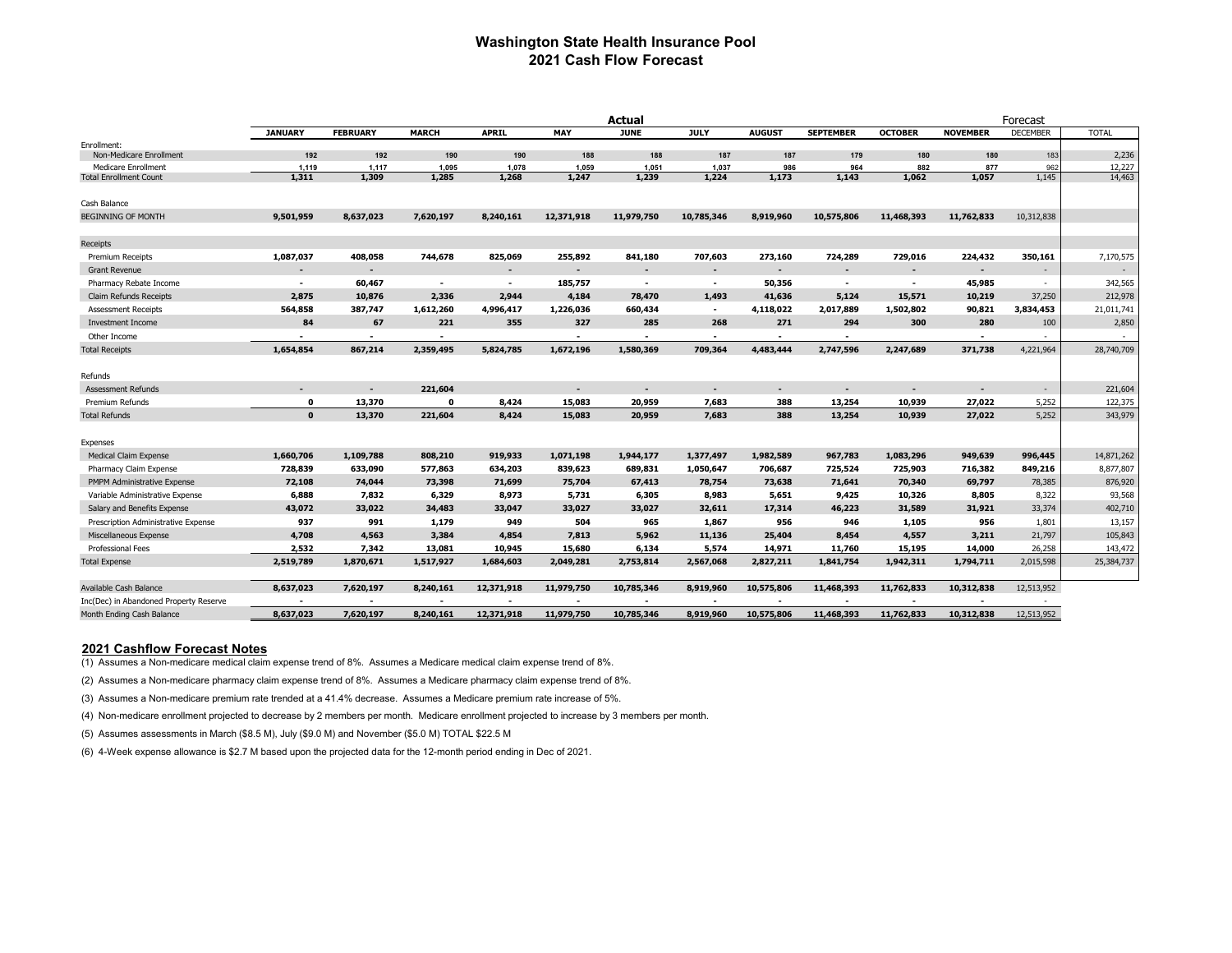#### **Washington State Health Insurance Pool 2022 Cash Flow Forecast**

|                                                             | Forecast                 |                 |              |                          |              |                          |              |                          |                          |                |                          |                 |                          |
|-------------------------------------------------------------|--------------------------|-----------------|--------------|--------------------------|--------------|--------------------------|--------------|--------------------------|--------------------------|----------------|--------------------------|-----------------|--------------------------|
|                                                             | <b>JANUARY</b>           | <b>FEBRUARY</b> | MARCH        | APRIL                    | MAY          | <b>JUNE</b>              | <b>JULY</b>  | <b>AUGUST</b>            | <b>SEPTEMBER</b>         | <b>OCTOBER</b> | <b>NOVEMBER</b>          | <b>DECEMBER</b> | <b>TOTAL</b>             |
| Enrollment:                                                 |                          |                 |              |                          |              |                          |              |                          |                          |                |                          |                 |                          |
| Non-Medicare Enrollment                                     | 178                      | 177             | 176          | 175                      | 174          | 173                      | 172          | 171                      | 170                      | 169            | 168                      | 167             | 2,070                    |
| <b>Medicare Enrollment</b><br><b>Total Enrollment Count</b> | 933<br>1,111             | 927<br>1,104    | 921<br>1,097 | 915<br>1,090             | 909<br>1,083 | 903<br>1,076             | 897<br>1,069 | 891<br>1,062             | 885<br>1,055             | 879<br>1,048   | 873<br>1,041             | 867<br>1,034    | 10,800<br>12,870         |
|                                                             |                          |                 |              |                          |              |                          |              |                          |                          |                |                          |                 |                          |
| Cash Balance                                                |                          |                 |              |                          |              |                          |              |                          |                          |                |                          |                 |                          |
| <b>BEGINNING OF MONTH</b>                                   | 12,513,952               | 11,781,978      | 10,787,484   | 9,176,996                | 11,454,903   | 10,368,309               | 9,258,699    | 7,570,543                | 11,485,065               | 10,509,002     | 9,457,818                | 7,632,160       |                          |
| Receipts                                                    |                          |                 |              |                          |              |                          |              |                          |                          |                |                          |                 |                          |
| Premium Receipts                                            | 622,528                  | 619,362         | 613,976      | 610,815                  | 605,426      | 602,270                  | 596,877      | 593,727                  | 588,330                  | 585,185        | 579,785                  | 576,645         | 7,194,925                |
| <b>Grant Revenue</b>                                        |                          |                 |              |                          |              |                          |              | $\overline{\phantom{a}}$ |                          |                |                          |                 |                          |
| Pharmacy Rebate Income                                      | $\overline{\phantom{a}}$ | 100,000         | $\sim$       | $\overline{\phantom{a}}$ | 100,000      | $\overline{\phantom{a}}$ | $\sim$       | 100,000                  | $\sim$                   | $\sim$         | 100,000                  | ٠               | 400,000                  |
| <b>Claim Refunds Receipts</b>                               | 2,875                    | 10,876          | 2,336        | 2,944                    | 4,184        | 78,470                   | 1,493        | 36,408                   | 37,221                   | 39,751         | 38,113                   | 37,250          | 291,921                  |
| <b>Assessment Receipts</b>                                  | 1,000,000                | 400,000         | $\sim$       | 4,000,000                | 500,000      | 500,000                  | $\sim$       | 5,500,000                | 750,000                  | 750,000        | $\overline{\phantom{a}}$ | 3,600,000       | 17,000,000               |
| <b>Investment Income</b>                                    | 250                      | 250             | 250          | 250                      | 250          | 250                      | 250          | 250                      | 250                      | 250            | 250                      | 250             | 3,000                    |
| Other Income                                                |                          |                 | $\sim$       |                          | $\sim$       | $\sim$                   |              | $\sim$                   | $\sim$                   | $\sim$         |                          |                 |                          |
| <b>Total Receipts</b>                                       | 1,625,653                | 1,130,487       | 616,562      | 4,614,008                | 1,209,860    | 1,180,990                | 598,620      | 6,230,385                | 1,375,801                | 1,375,186      | 718,148                  | 4,214,145       | 24,889,846               |
| Refunds                                                     |                          |                 |              |                          |              |                          |              |                          |                          |                |                          |                 |                          |
| <b>Assessment Refunds</b>                                   |                          |                 |              |                          | $\sim$       | $\overline{\phantom{a}}$ | $\sim$       |                          | $\overline{\phantom{a}}$ | $\sim$         |                          | $\blacksquare$  | $\overline{\phantom{a}}$ |
| Premium Refunds                                             | 9.338                    | 9,290           | 9.210        | 9,162                    | 9.081        | 9,034                    | 8.953        | 8.906                    | 8,825                    | 8.778          | 8,697                    | 8,650           | 107,924                  |
| <b>Total Refunds</b>                                        | 9,338                    | 9,290           | 9,210        | 9,162                    | 9,081        | 9,034                    | 8,953        | 8,906                    | 8,825                    | 8,778          | 8,697                    | 8,650           | 107,924                  |
|                                                             |                          |                 |              |                          |              |                          |              |                          |                          |                |                          |                 |                          |
| Expenses                                                    |                          |                 |              |                          |              |                          |              |                          |                          |                |                          |                 |                          |
| Medical Claim Expense                                       | 1,466,102                | 1,330,289       | 1,343,159    | 1,415,825                | 1,379,163    | 1,325,833                | 1,386,920    | 1,377,659                | 1,367,464                | 1,368,768      | 1,470,439                | 1,457,922       | 16,689,541               |
| Pharmacy Claim Expense                                      | 735,794                  | 658,168         | 728,620      | 769,880                  | 782,549      | 830,501                  | 766,110      | 783,037                  | 845,658                  | 893,812        | 885,256                  | 882,256         | 9,561,641                |
| PMPM Administrative Expense                                 | 71,815                   | 71,427          | 70,910       | 70,522                   | 70,005       | 69,617                   | 69,100       | 68,712                   | 68,195                   | 67,807         | 67,290                   | 66,902          | 832,302                  |
| Variable Administrative Expense                             | 7,712                    | 7,077           | 13,531       | 7,996                    | 6,949        | 6,914                    | 6,868        | 6,833                    | 7,786                    | 6,751          | 15,205                   | 6,670           | 100,286                  |
| Salary and Benefits Expense                                 | 50,137                   | 33,131          | 33,131       | 33,131                   | 33,131       | 33,131                   | 33,262       | 33,262                   | 33,262                   | 33,262         | 33,262                   | 33,262          | 415,362                  |
| Prescription Administrative Expense                         | 1,129                    | 1,123           | 1,115        | 1,109                    | 1,100        | 1,094                    | 1,086        | 1,080                    | 1,072                    | 1,066          | 1,058                    | 1,052           | 13,084                   |
| Miscellaneous Expense                                       | 7,792                    | 6,667           | 6,667        | 6,667                    | 6,667        | 6,667                    | 6,667        | 28,564                   | 11,792                   | 12,917         | 10,792                   | 23,769          | 135,625                  |
| <b>Professional Fees</b>                                    | 7,810                    | 7,810           | 20,710       | 21,810                   | 7,810        | 7,810                    | 7,810        | 7,810                    | 7,810                    | 33,210         | 51,810                   | 22,810          | 205,020                  |
| <b>Total Expense</b>                                        | 2,348,290                | 2,115,690       | 2,217,841    | 2,326,939                | 2,287,373    | 2,281,566                | 2,277,823    | 2,306,957                | 2,343,039                | 2,417,592      | 2,535,110                | 2,494,642       | 27,952,861               |
|                                                             |                          |                 |              |                          |              |                          |              |                          |                          |                |                          |                 |                          |
| Available Cash Balance                                      | 11,781,978               | 10,787,484      | 9,176,996    | 11,454,903               | 10,368,309   | 9,258,699                | 7,570,543    | 11,485,065               | 10,509,002               | 9,457,818      | 7,632,160                | 9,343,013       |                          |
| Inc(Dec) in Abandoned Property Reserve                      |                          |                 |              |                          | $\sim$       | $\overline{\phantom{a}}$ | $\sim$       | $\overline{\phantom{a}}$ | $\overline{\phantom{a}}$ | $\sim$         |                          | $\sim$          |                          |
| Month Ending Cash Balance                                   | 11,781,978               | 10,787,484      | 9,176,996    | 11,454,903               | 10,368,309   | 9,258,699                | 7,570,543    | 11,485,065               | 10,509,002               | 9,457,818      | 7,632,160                | 9,343,013       |                          |

#### **2022 Cashflow Forecast Notes**

(1) Assumes a Non-medicare medical claim expense trend of 5%. Assumes a Medicare medical claim expense trend of 5%.

(2) Assumes a Non-medicare pharmacy claim expense trend of 9%. Assumes a Medicare pharmacy claim expense trend of 9%.

(3) Assumes a Non-medicare premium rate trended at a .3% increase per month . Assumes a Medicare premium rate increase of 5%.

(4) Non-medicare enrollment projected to decrease by 1 members per month. Medicare enrollment projected to decrease by 6 members per month.

(5) Assumes assessments in March (\$5.0 M), July (\$7.0 M) and November (\$5.0 M) TOTAL \$17.0 M

(6) 4-Week expense allowance is \$2.3 M based upon the projected data for the 12-month period ending in Dec of 2022.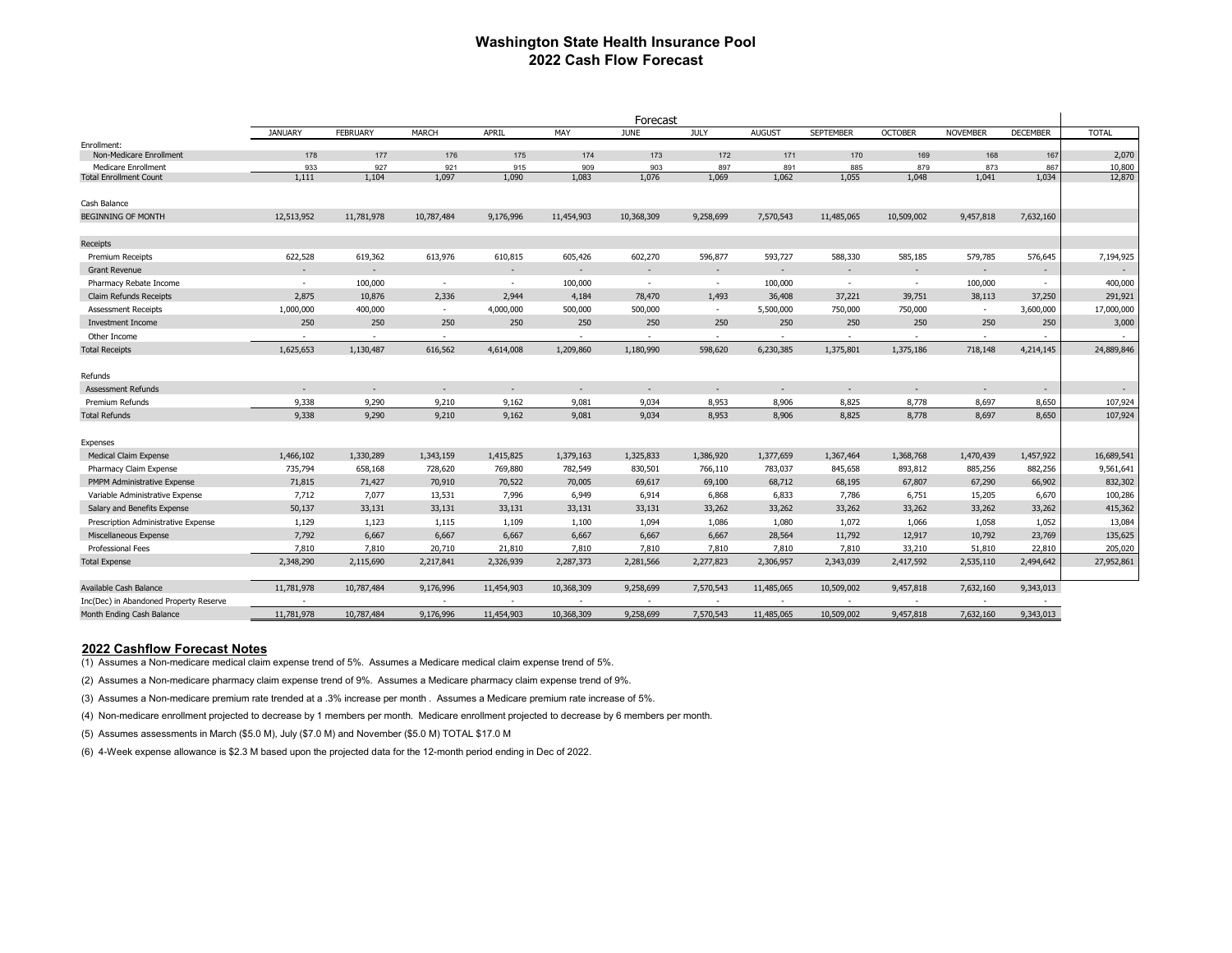#### **Washington State Health Insurance Pool 2021 Administrative Expense Budget Variance Analysis**

| <b>Budget</b>                                       | Jan          | Feb        | Mar         | Apr        | May        | Jun        | Jul        | Aua          | Sep        | Oct          | Nov        | <b>Dec</b>               | <b>Total</b>     |
|-----------------------------------------------------|--------------|------------|-------------|------------|------------|------------|------------|--------------|------------|--------------|------------|--------------------------|------------------|
|                                                     |              |            |             |            |            |            |            |              |            |              |            |                          |                  |
| Member Months: (1)                                  |              |            |             |            |            |            |            |              |            |              |            |                          |                  |
| Non-Medicare                                        | 297<br>900   | 295<br>904 | 293<br>908  | 291<br>912 | 289<br>916 | 287<br>920 | 285<br>924 | 283<br>928   | 281<br>932 | 279<br>936   | 277<br>940 | 275<br>944               | 3,432<br>11,063  |
| <b>Medicare Basic</b><br><b>Medicare Basic Plus</b> | 156          | 154        | 152         | 150        | 148        | 146        | 144        | 142          | 140        | 138          | 136        | 134                      | 1,741            |
| <b>Total Membership</b>                             | 1,353        | 1.353      | 1.353       | 1,353      | 1,353      | 1.353      | 1,353      | 1.353        | 1,353      | 1.353        | 1,353      | 1,353                    | 16,236           |
|                                                     |              |            |             |            |            |            |            |              |            |              |            |                          |                  |
| PMPM Administrative Expense (2)                     | 75,695       | 75,243     | 75,557      | 75,871     | 76,185     | 76,500     | 76,814     | 77,128       | 77,442     | 77,757       | 78,071     | 78,385                   | 920,646          |
| Variable Administrative Expense (3)                 | 8,564        | 7,996      | 14,529      | 9,062      | 8.094      | 8,127      | 8.159      | 8.192        | 9.224      | 8.257        | 16,790     | 8.322                    | 115,310          |
| Salary and Benefits Expense (4)                     | 49,188       | 33,228     | 33,228      | 33,228     | 33,228     | 33,228     | 33,374     | 33,374       | 33,374     | 33,374       | 33,374     | 33,374                   | 415,572          |
| RX Benefit Management Fees                          | 1,721        | 1,728      | 1,736       | 1,743      | 1,750      | 1,758      | 1,765      | 1,772        | 1,780      | 1,787        | 1,794      | 1,801                    | 21,136           |
| Miscellaneous Expense (5)                           | 3.692        | 3,567      | 4,342       | 3,567      | 3,692      | 4,217      | 4,642      | 29,383       | 5,592      | 14,817       | 7,692      | 21.797                   | 107,000          |
| Professional Fees (6)                               | 23,758       | 23,758     | 44,458      | 32,258     | 23,758     | 16,258     | 26,258     | 18,758       | 26,258     | 18,258       | 18,258     | 26,258                   | 298,300          |
| <b>Total Budget Operating Expenses</b>              | \$162,618    | \$145,520  | \$173,849   | \$155,728  | \$146,707  | \$140,087  | \$151,012  | \$168,607    | \$153,670  | \$154,250    | \$155,979  | \$169,937                | \$1,877,963      |
|                                                     |              |            |             |            |            |            |            |              |            |              |            |                          |                  |
| <b>Actual</b>                                       | Jan          | Feb        | Mar         | Apr        | May        | Jun        | Jul        | Aug          | Sep        | Oct          | Nov        | <b>Dec</b>               | <b>YTD Total</b> |
|                                                     |              |            |             |            |            |            |            |              |            |              |            |                          |                  |
| Member Months: (1)                                  | 192          | 192        | 190         | 190        | 188        | 188        | 187        | 187          | 179        | 180          | 180        |                          | 2,053            |
| Non-Medicare<br><b>Medicare Basic</b>               | 772          | 771        | 753         | 736        | 713        | 702        | 691        | 643          | 621        | 559          | 553        |                          | 7,514            |
| <b>Medicare Basic Plus</b>                          | 126          | 125        | 121         | 121        | 121        | 118        | 117        | 117          | 116        | 116          | 116        |                          | 1,314            |
| <b>Medical Supplement</b>                           | 221          | 221        | 221         | 221        | 225        | 231        | 229        | 226          | 227        | 207          | 208        |                          | 2,437            |
| <b>Total Membership</b>                             | 1,311        | 1.309      | 1.285       | 1.268      | 1.247      | 1.239      | 1.224      | 1.173        | 1.143      | 1.062        | 1.057      | $\overline{\phantom{a}}$ | 13.318           |
|                                                     |              |            |             |            |            |            |            |              |            |              |            |                          |                  |
| PMPM Administrative Expense (2)                     | 72,108       | 74,044     | 73,398      | 71,699     | 75,704     | 67,413     | 78,754     | 73,638       | 71,641     | 70,340       | \$69,797   |                          | \$798,536        |
| Variable Administrative Expense (3)                 | 6.888        | 7,832      | 6,329       | 8.973      | 5.731      | 6,305      | 8,983      | 5,651        | 9,425      | 10,326       | \$8,805    |                          | \$85.247         |
| Salary and Benefits Expense (4)                     | 43,072       | 33,022     | 34,483      | 33,047     | 33,027     | 33,027     | 32,611     | 17,314       | 46,223     | 31,589       | \$31,921   |                          | \$369,335        |
| RX Benefit Management Fees                          | 937          | 991        | 1,179       | 949        | 504        | 965        | 1,867      | 956          | 946        | 1,105        | \$956      |                          | \$11,355         |
| Miscellaneous Expense (5)                           | 4,708        | 4,563      | 3,384       | 4,854      | 7.813      | 5,962      | 11,136     | 25,404       | 8.454      | 4,557        | \$3,211    |                          | \$84,045         |
| Professional Fees (6)                               | 2,532        | 7,342      | 13,081      | 10,945     | 15,680     | 6,134      | 5,574      | 14,971       | 11,760     | 15,195       | \$14,000   |                          | \$117,213        |
| <b>Total Actual Operating Expenses</b>              | \$130.245    | \$127,793  | \$131.854   | \$130.467  | \$138,459  | \$119,806  | \$138,924  | \$137.935    | \$148.447  | \$133,112    | \$128,690  | \$0                      | \$1,465,731      |
|                                                     |              |            |             |            |            |            |            |              |            |              |            |                          |                  |
| <b>Variance</b>                                     | Jan          | Feb        | Mar         | Apr        | May        | Jun        | Jul        | Aug          | Sep        | Oct          | <b>Nov</b> | <b>Dec</b>               | <b>YTD Total</b> |
|                                                     |              |            |             |            |            |            |            |              |            |              |            |                          |                  |
| Member Months: (1)                                  |              |            |             |            |            |            |            |              |            |              |            |                          |                  |
| Non-Medicare                                        | (105)        | (103)      | (103)       | (101)      | (101)      | (99)       | (98)       | (96)         | (102)      | (99)         | (97)       |                          | (1, 104)         |
| <b>Medicare Basic</b>                               | (128)        | (133)      | (155)       | (176)      | (203)      | (218)      | (233)      | (285)        | (311)      | (377)        | (387)      |                          | (2,605)          |
| <b>Medicare Basic Plus</b>                          | (30)         | (29)       | (31)        | (29)       | (27)       | (28)       | (27)       | (25)         | (24)       | (22)         | (20)       |                          |                  |
| <b>Medical Supplement</b>                           | 221          | 221        | 221         | 221        | 225        | 231        | 229        | 226          | 227        | 207          | 208        |                          | 2,437            |
| <b>Total Membership</b>                             | (42)         | (44)       | (68)        | (85)       | (106)      | (114)      | (129)      | (180)        | (210)      | (291)        | (296)      | $\sim$                   | (1, 565)         |
| PMPM Administrative Expense (2)                     | (3,587)      | (1, 199)   | (2, 159)    | (4, 172)   | (481)      | (9,087)    | 1,940      | (3,490)      | (5,801)    | (7, 417)     | (8,273)    |                          | (\$43,725)       |
| Variable Administrative Expense (3)                 | (1,676)      | (164)      | (8,200)     | (88)       | (2, 362)   | (1,821)    | 824        | (2,540)      | 201        | 2.070        | (7,985)    |                          | (\$21,741)       |
| Salary and Benefits Expense (4)                     | (6, 115)     | (206)      | 1,256       | (181)      | (201)      | (201)      | (764)      | (16,060)     | 12,848     | (1,786)      | (1, 453)   |                          | (\$12,863)       |
| RX Benefit Management Fees                          | (785)        | (738)      | (557)       | (794)      | (1,246)    | (793)      | 102        | (816)        | (834)      | (681)        | (838)      |                          | (\$7,979)        |
| Miscellaneous Expense (5)                           | 1,016        | 996        | (958)       | 1,287      | 4,121      | 1,745      | 6,494      | (3,978)      | 2,862      | (10, 260)    | (4, 481)   |                          | (\$1,157)        |
| Professional Fees (6)                               | (21, 226)    | (16, 416)  | (31, 377)   | (21, 314)  | (8,078)    | (10, 125)  | (20, 685)  | (3,788)      | (14, 499)  | (3,063)      | (4, 258)   |                          | (\$154,829)      |
|                                                     |              |            |             |            |            |            |            |              |            |              |            |                          |                  |
| <b>Total Variance Expenses</b>                      | ( \$32, 373) | (\$17,727) | ( \$41,995) | (\$25,261) | (\$8,248)  | (\$20,281) | (\$12,088) | ( \$30, 672) | ( \$5,222) | ( \$21, 138) | (\$27,289) | \$0                      | (\$242, 295)     |